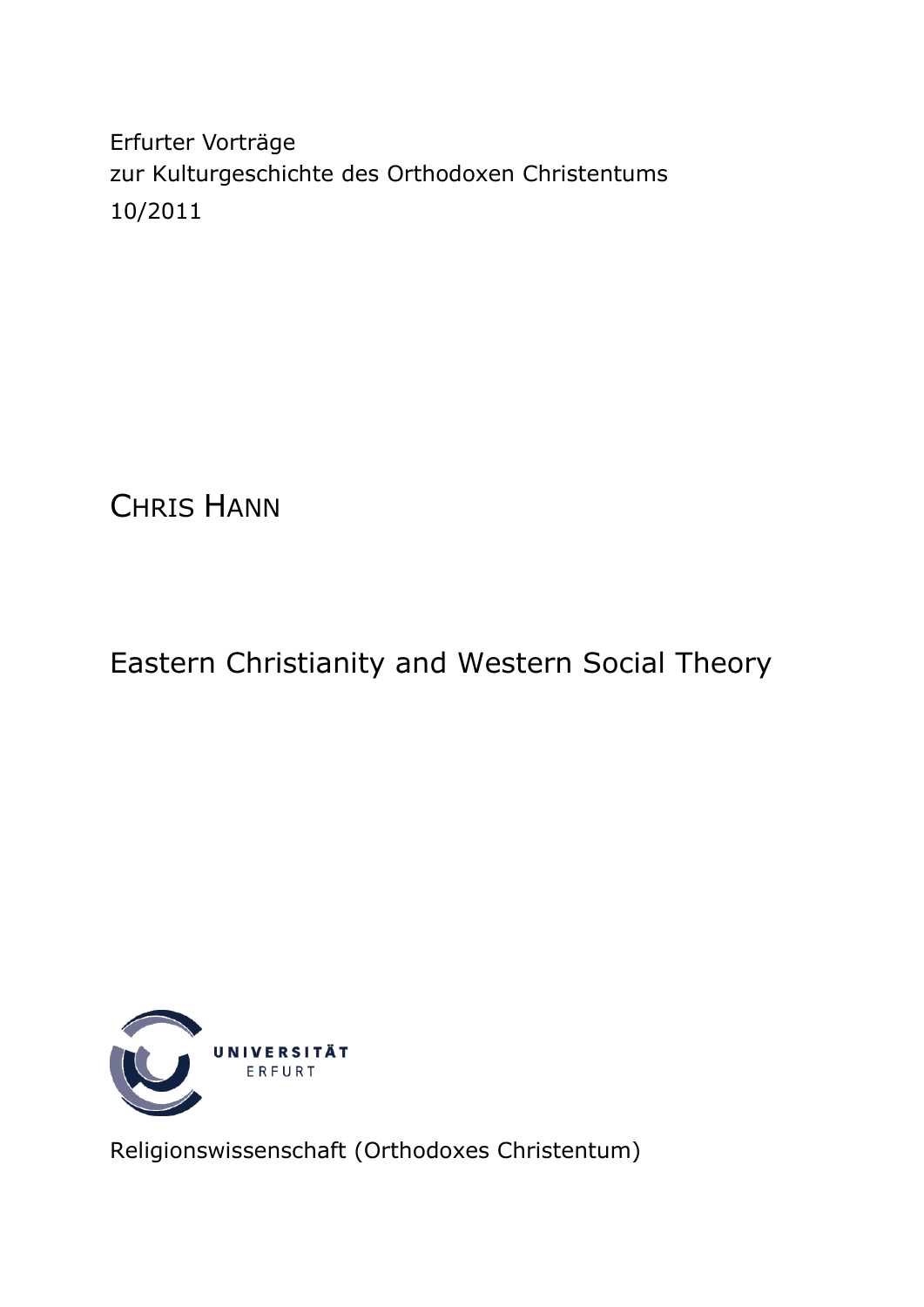Erfurter Vorträge zur Kulturgeschichte des Orthodoxen Christentums, 10/2011 ISSN 1618-7555 ISBN 3-9809090-7-7

© 2011 Universität Erfurt © 2011 University of Erfurt Lehrstuhl für Religionswissenschaft Chair of Religious Studies<br>
(Orthodoxes Christentum) (Orthodox Christianity) (Orthodoxes Christentum)<br>PSF 900 221 D-99105 Erfurt D-99105 Erfurt Deutschland Germany

P.O. Box 900 221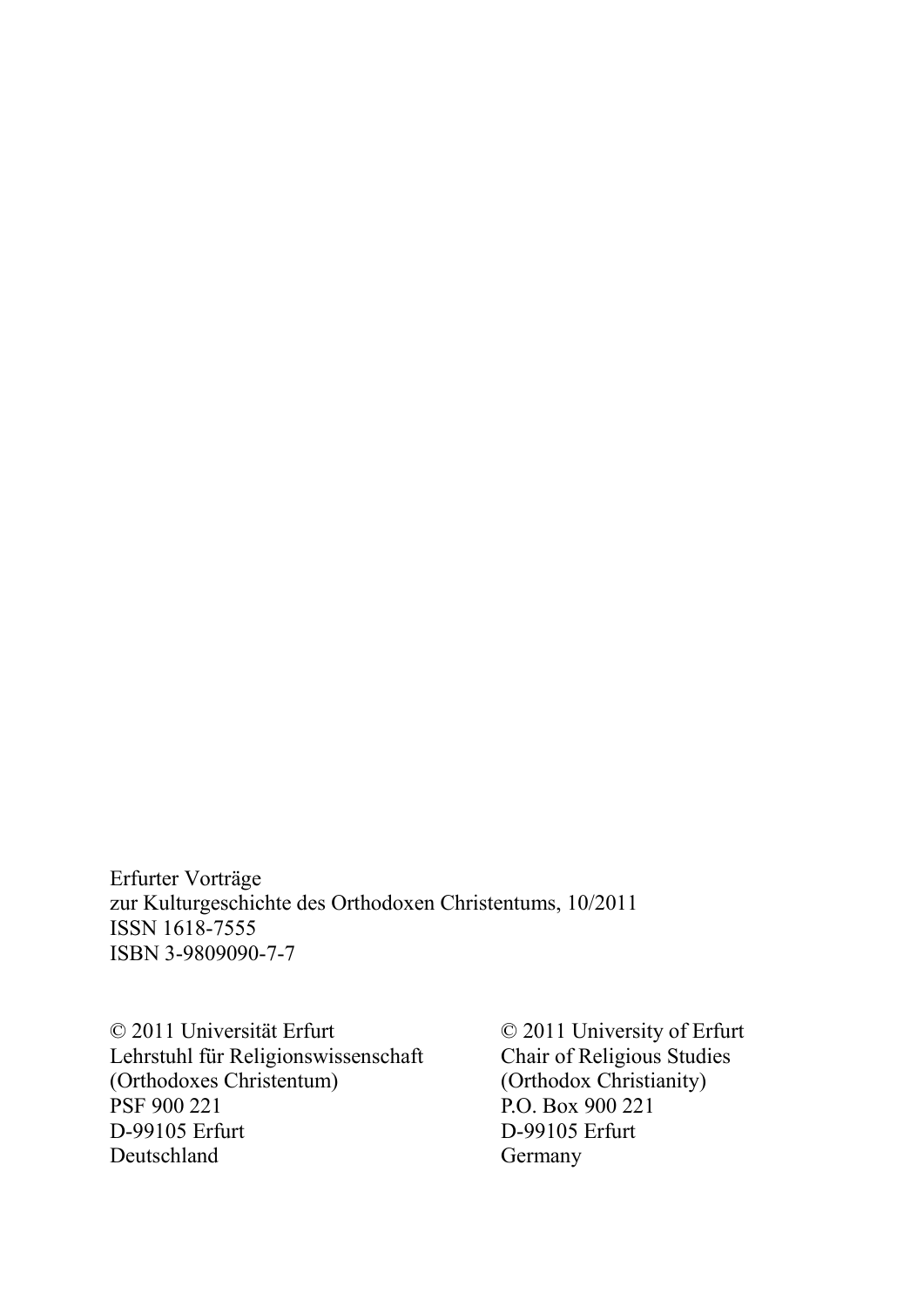# Preface

Orthodox Christianity, both generally and in its numerous local manifestations, has never been a central topic of scholarly interest in Western social theory. The great social thinkers have either ignored it completely or dealt with it only marginally, usually as a case of essential deviation from Western Christianity. By contrast, Protestantism and Roman Catholicism have been examined much more systematically in this regard – consider, for example, the studies pertaining to the rise of Western modernity and its alleged religious, Western Christian roots. Regardless of these tendencies, pioneering social thinker Max Weber, for example, admittedly intended to expand his focus into an examination of Eastern Christianity (mostly in its Russian Orthodox version) in the context of his comparative studies on the economic ethics of world religions. His untimely death prevented him from doing so, however. More recently, after the collapse of Communism in Eastern and South Eastern Europe, there has been, among other things, a stronger scholarly interest in Eastern Orthodoxy – the predominant form of Christianity in such countries, with a long historical background. During the Yugoslav wars in the 1990s Serbian Orthodoxy was thus very often taken into account and contrasted with Croatian Catholicism and Bosnian Islam.

Yet, in most of these studies, usual stereotypes about Orthodox Christianity abounded. It was thus considered to be a parochial, archaic religious tradition, prone to irrationalism, nationalism and violence, while its potential for development, modernisation and democratisation was seriously doubted. A classical example is Samuel Huntington's notorious post Cold War geopolitical theory about the "clash of civilisations" that monopolised both the mass media and scholarly discourse in the 1990s. Orthodox Christianity, like any other religion, undoubtedly has its own characteristics and idiosyncrasies, which are understandable in the light of its particular socio-historical development. It is nonetheless extremely dubious to try to construct general theories about the alleged nonmodern or non-progressive "essential character" of Orthodox Christianity. The danger of falling into widespread "Orientalist" or "Balkanist" ideological traps and of distorting one's perspective with Western bias remains imminent. A more systematic treatment of Orthodox Christianity from a social scientific perspective is still badly needed, yet this treatment should not have an ideological basis, sacrificing scholarly integrity and repeating traditional old-fashioned prejudices.

The tenth issue of the *Erfurter Vorträge zur Kulturgeschichte des Orthodoxen Christentums* provides a valuable overview of how Eastern Christianity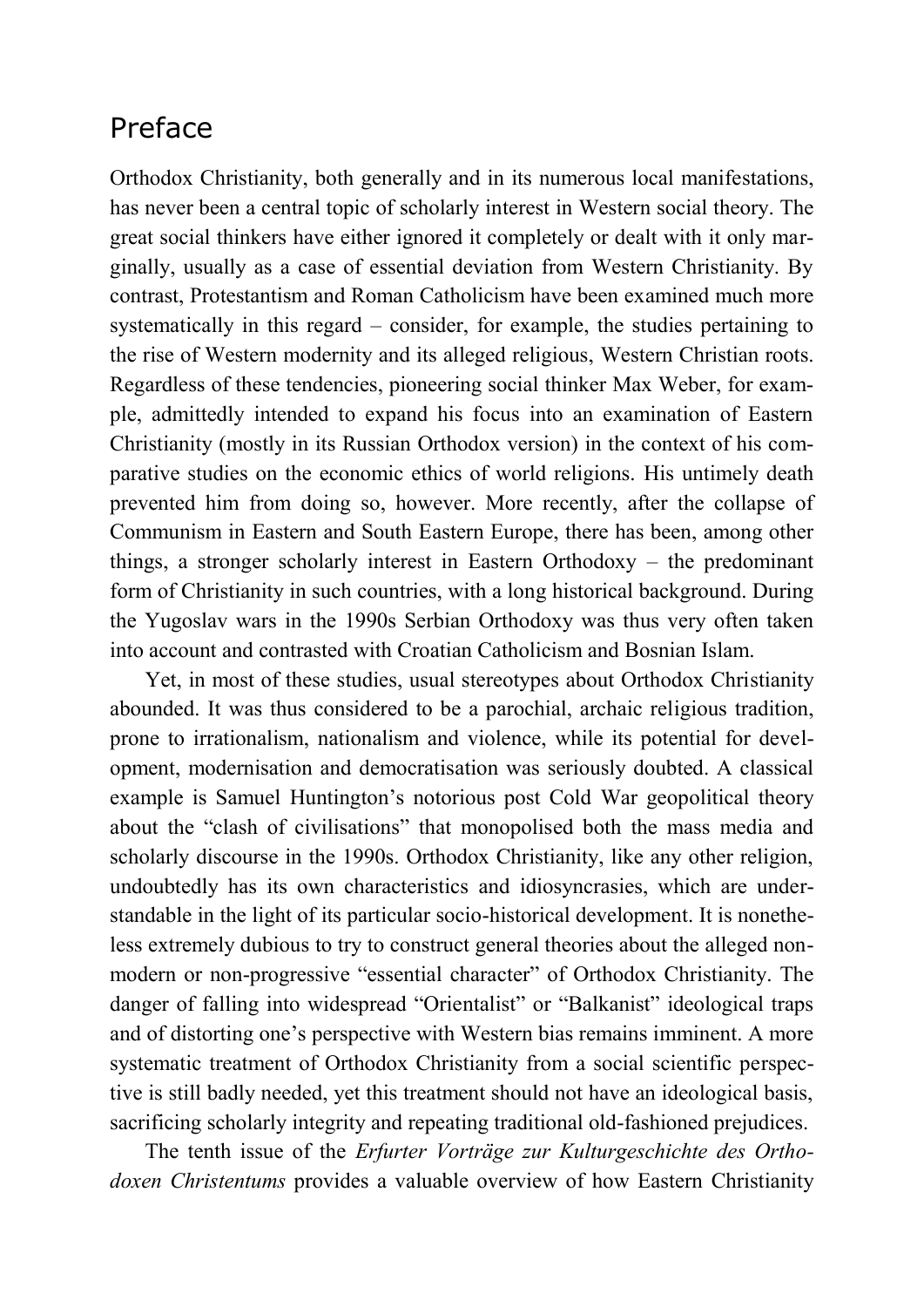came to be examined within the framework of Western social theory. It contains the contribution of Professor Chris Hann, founding director of the Max Planck Institute for Social Anthropology in Halle. As a social anthropologist, Hann, together with various research teams, has turned his attention to the transition period after the end of socialism in several countries in which Eastern Christianity (including the Greek Catholics) has historically had a strong foothold. As a result, he became sensitive to the numerous locally determined concretisations and manifestations of this rich religious tradition, as well as to their significance for theoretical reflection on religion in general. In this examination, he basically calls into question essentialist views, which make all-encompassing theories out of limited data and circumstantial evidence. In this way, he exposes many of the fundamental biases characterising Western theorisation with regard to Eastern Christianity. Drawing on ethnographic and social anthropological research regarding the various "Eastern Christianities", he shows the complexity of the issues involved and argues on the one hand for the overcoming of parochialism in Western social theory and on the other hand for more interdisciplinary, comparative approaches to both Eastern and Western Christianity.

This text goes back to a lecture given at the Max-Weber-Kolleg of the University of Erfurt on 29 November 2010. At my request, Chris Hann agreed to publish his lecture in the present series, and I thank him for this. My thanks also go to my secretary, Annett Psurek, as well as to Astrid Willenbacher and David Doss, who helped with the preparation of this publication.

Erfurt, December 2011

Vasilios N. Makrides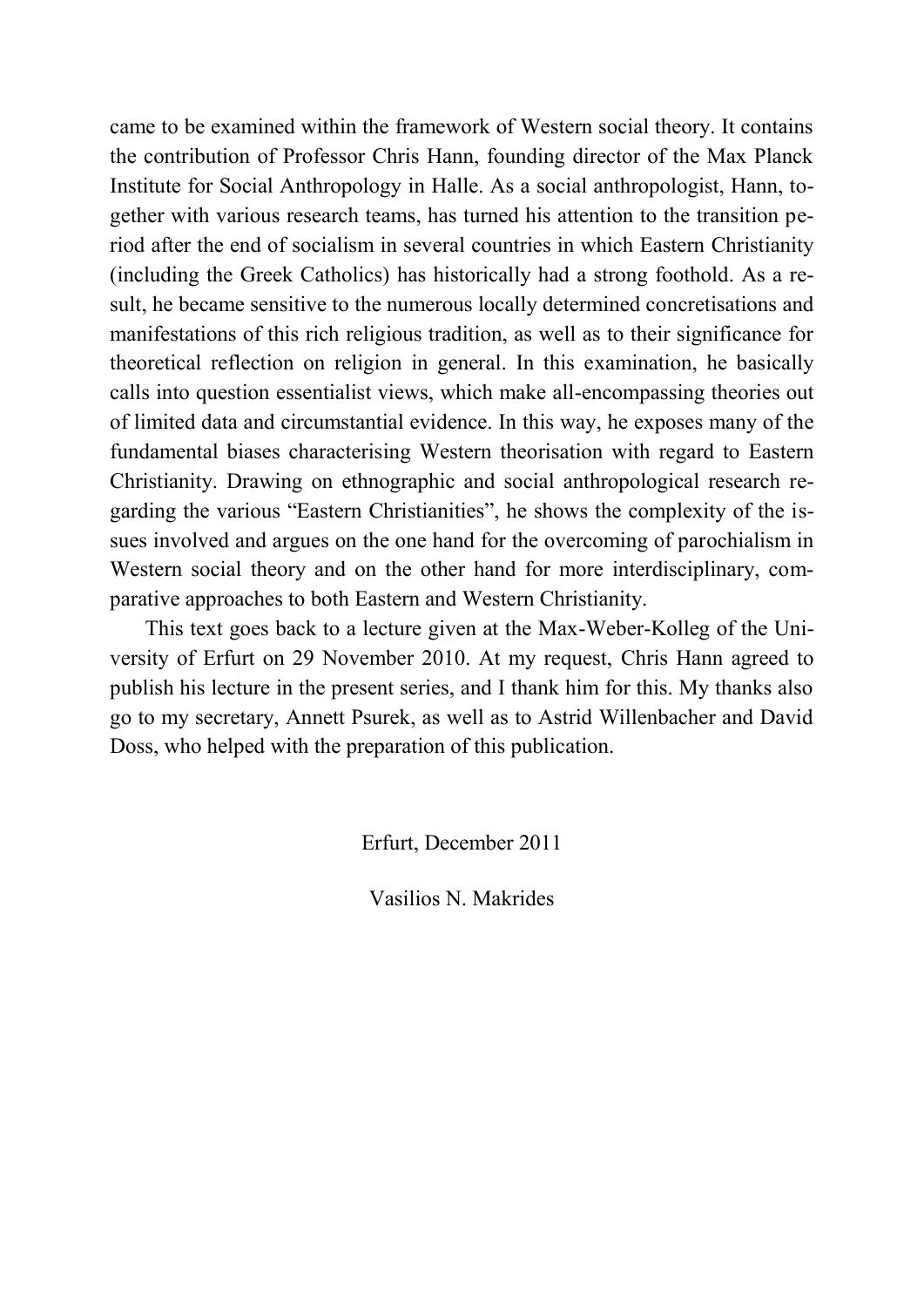# Eastern Christianity and Western Social Theory

# Chris Hann

### *Prologue: Multiple Anthropologies*

Over the last five years, to be more precise ever since Hermann Goltz and I convened a conference in September 2005 on "Eastern Christianities in Anthropological Perspective", I have come to understand that there exist very different kinds of anthropology, which it is important to bring together.<sup>1</sup> I am not referring to the various national traditions within socio-cultural anthropology (itself a composite of British *social* anthropology and North American *cultural* anthropology), nor to the field of physical (or biological) anthropology, which has developed under various names alongside the socio-cultural since the nineteenth century. Obviously "the study of man" has come to mean very different things in different branches of scholarship, from the "hard" experimental sciences to the "soft" speculations of the humanities. I focus in this lecture on the relationship between the British social science in which I was trained and the German discourses of *Anthropologie* which, since the pioneering contributions of Immanuel Kant and Johann Gottfried Herder in the era of the Enlightenment, have been prominent in both philosophy and systematic theology. I want to show that even these very different types of anthropologist can learn from each other, and that at least some aspects of their enquiries might converge. At any rate, this British social anthropologist has gained a great deal from his cooperation with the theologian and church historian Hermann Goltz.

 $\frac{1}{1}$ The conference was held at the Max Planck Institute for Social Anthropology in Halle and the proceedings were published recently (Hann and Goltz 2010). This paper is an expanded English version of a lecture given in German at the Max-Weber-Kolleg in Erfurt on 29 November 2010. The German text was published as Hann (2011) in a memorial volume for my Halle colleague Hermann Goltz, who died shortly afterwards. Much of what I know about Eastern Christianity I owe to him. I have eliminated some personal and local references from this version, and regret that I can no longer benefit from Hermann's advice and comments on the new, (social) anthropological materials added in their place.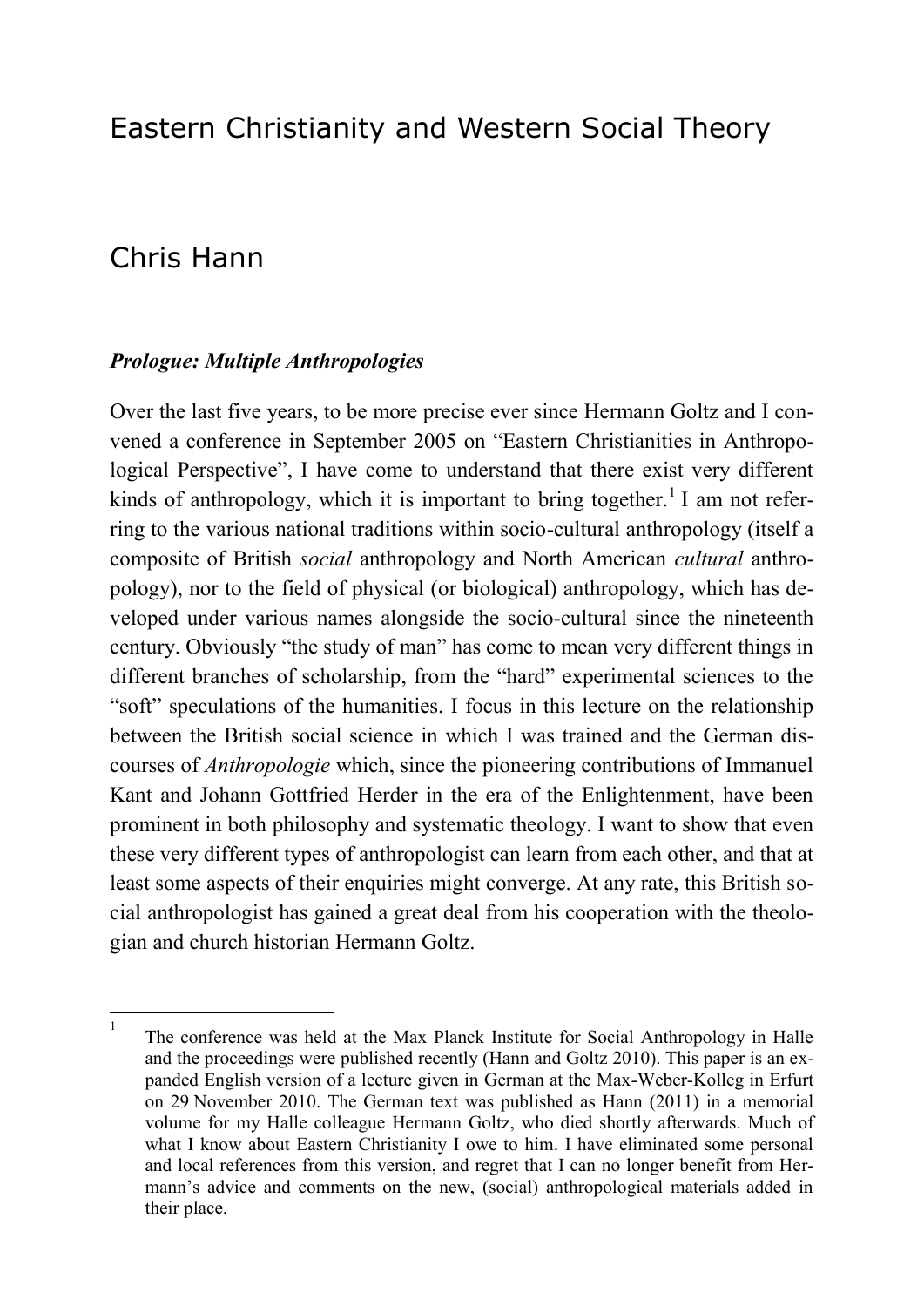The division of labour between social anthropology and theology was famously defined by Edward Evans-Pritchard at the end of his monograph *Nuer Religion* (Evans-Pritchard 1956). This Oxford anthropologist, who converted to Roman Catholicism in 1944, when his fieldwork among the Nuer was long completed, exemplified the profile of the discipline as it developed in the era of the European colonial empires. He worked in Africa, mainly among peoples with simple technology and no knowledge of writing, i.e. *Naturvölker*. Before writing his book about the religion of the Nuer, a cattle-keeping people of the Nilotic Sudan, Evans-Pritchard had already published detailed accounts of their social institutions in fields such as economy, politics and kinship. Religion posed a greater challenge, since the local concepts were hard to grasp for the foreign scholar. His main example was the Nuer concept of *kwoth*, which he translated as "Spirit" but also as "God", thus implying a form of monotheism, albeit quite unlike that of Christianity. At the end of his study, Evans-Pritchard concluded as follows:

Though prayer and sacrifice are exterior actions, Nuer religion is ultimately an interior state. This state is externalized in rites which we can observe, but their meaning depends finally on an awareness of God and that men are dependent on him and must be resigned to his will. At this point the theologian takes over from the anthropologist. $^{2}$ 

Earlier in his career Evans-Pritchard had cooperated closely with Alfred Radcliffe-Brown, who viewed social anthropology as a "comparative sociology", the ultimate goal of which was to provide a "natural science of society" (Radcliffe-Brown 1940). This was a continuation of the positivism of the nineteenth century, when the social sciences were founded. They were able to consolidate themselves thanks to the remarkable expansion of the universities in the twentieth century. Social anthropology has remained a small subject, competing for resources with sociology and other disciplines. It has survived the end of the European colonial empires. But it has fallen far short of fulfilling the ambitious goals of Radcliffe-Brown. Many socio-cultural anthropologists nowadays understand their discipline as closer to the humanities than to the natural sciences. They emphasize the challenge of understanding "other cultures", including their religious ideas. At least towards the end of his life, Evans-Pritchard was more

 $\frac{1}{2}$ Evans-Pritchard 1956: 322. His views were influential but by no means uncontested. Godfrey Lienhardt, a close colleague in Oxford, put forward an account of the religion of the Dinka, neighbours of the Nuer, which implied a substantially deeper gulf to the world religions of Eurasia (Lienhardt 1961). Meyer Fortes, a specialist in West Africa, took a very different view of the relationship to theology (see Schnepel 1990).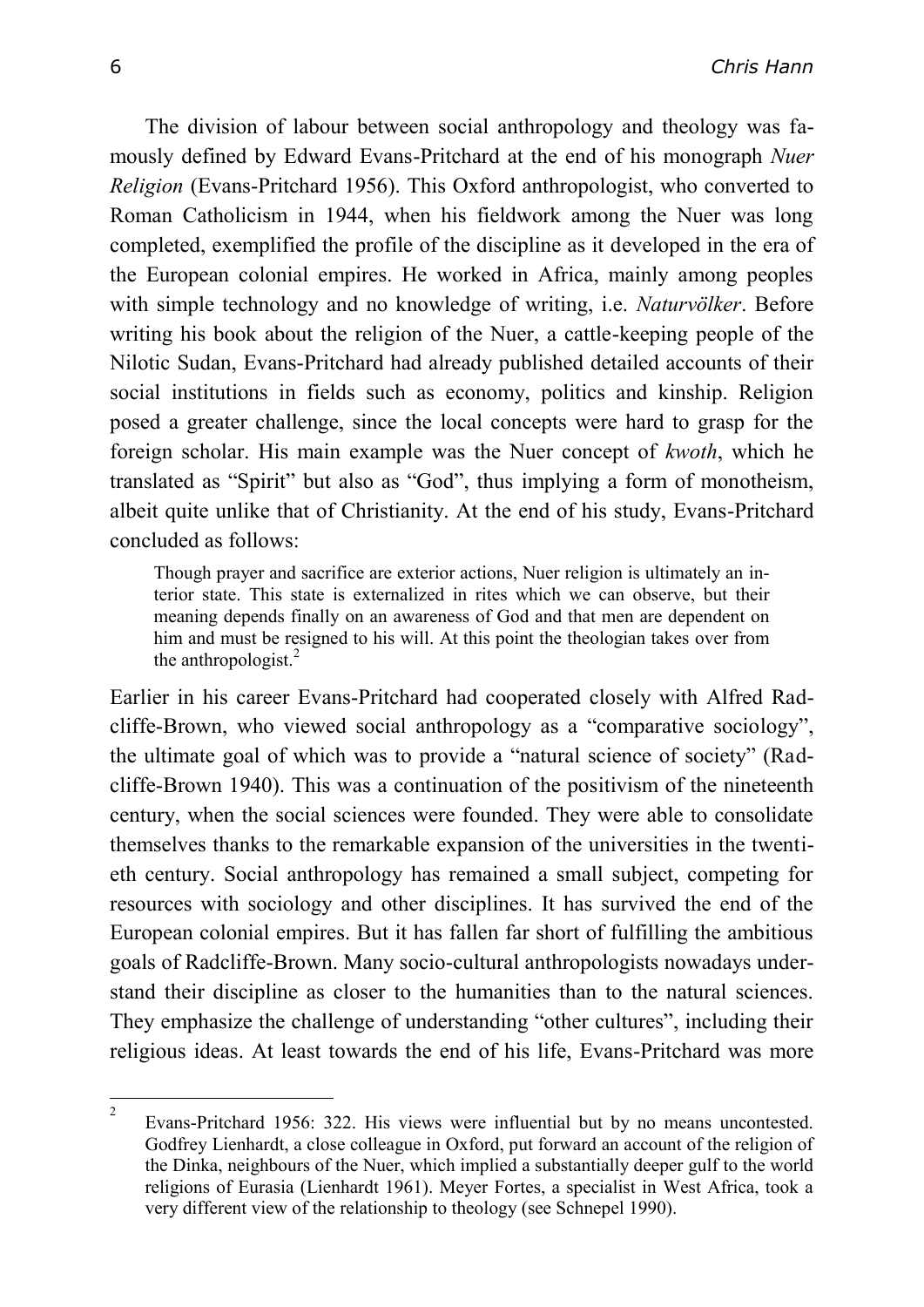interested in connecting Nuer concepts of the divine to experiences of the mystical and the spiritual in the world religions than he was in, say, approaching religion with the quantitative cross-cultural methods of a sociologist of religion steeped in rational choice theories. And yet the social anthropologist is more likely to have such a sociologist as a Faculty colleague than a theologian. Theology, formerly located alongside philosophy at the very centre of the Western university, has been marginalized by the impact of secularization. This phenomenon is not specific to those institutions that were subject to Marxist-Leninist ideology for four decades or more, such as the Martin Luther University of Halle-Wittenberg. It is a general, post-Enlightenment pattern, contemporaneous with the coining of *Anthropologie*.

It seems to me that this separation has been highly detrimental. Thanks above all to the influence of Bronislaw Malinowski at the London School of Economics, social anthropology in Britain found its niche by specializing in the close-up ethnographic investigation of localized communities, with scant regard if any for their history and their position in contemporary global networks. Evans-Pritchard did not get along at all with Malinowski, but he followed the new paradigm and proved to be an excellent ethnographer in the British Sudan. So long as social anthropology was largely confined to the *Naturvolk* slot, scholars were free to draw the boundary to theology wherever they wished. Since Oxford University has never had an Institute for Nuer Theology, Evans-Pritchard could trespass as he pleased; there was no need for him to stop where he did.

But eventually anthropologists began to study *Kulturvölker*, to engage with the world religions of Eurasia which today have become truly global. These religions do have their own traditions of theology, some of which at least have paid attention to the theologies of rival faiths, but usually from perspectives differing radically from those of the positivist social scientist. The tensions become most acute when anthropologists come all the way home: it is one thing to study Hinduism in South Asia or Islam in North Africa, but quite another to study Catholics in France or Poland, or Protestants in England or Denmark. The intellectual challenges faced by the "anthropology of Christianity" have been partly deferred by a continuing tendency to focus on converts elsewhere, in places such as Melanesia or Africa, rather than to investigate Christians "at home". Nonetheless scholars such as Talal Asad and Fenella Cannell have for some time been drawing attention to rather fundamental problems, including the problem of how to define religion in the first place. Should the category be restricted, e.g. to "Abrahamic" notions of a transcendent God, who clearly differs radically from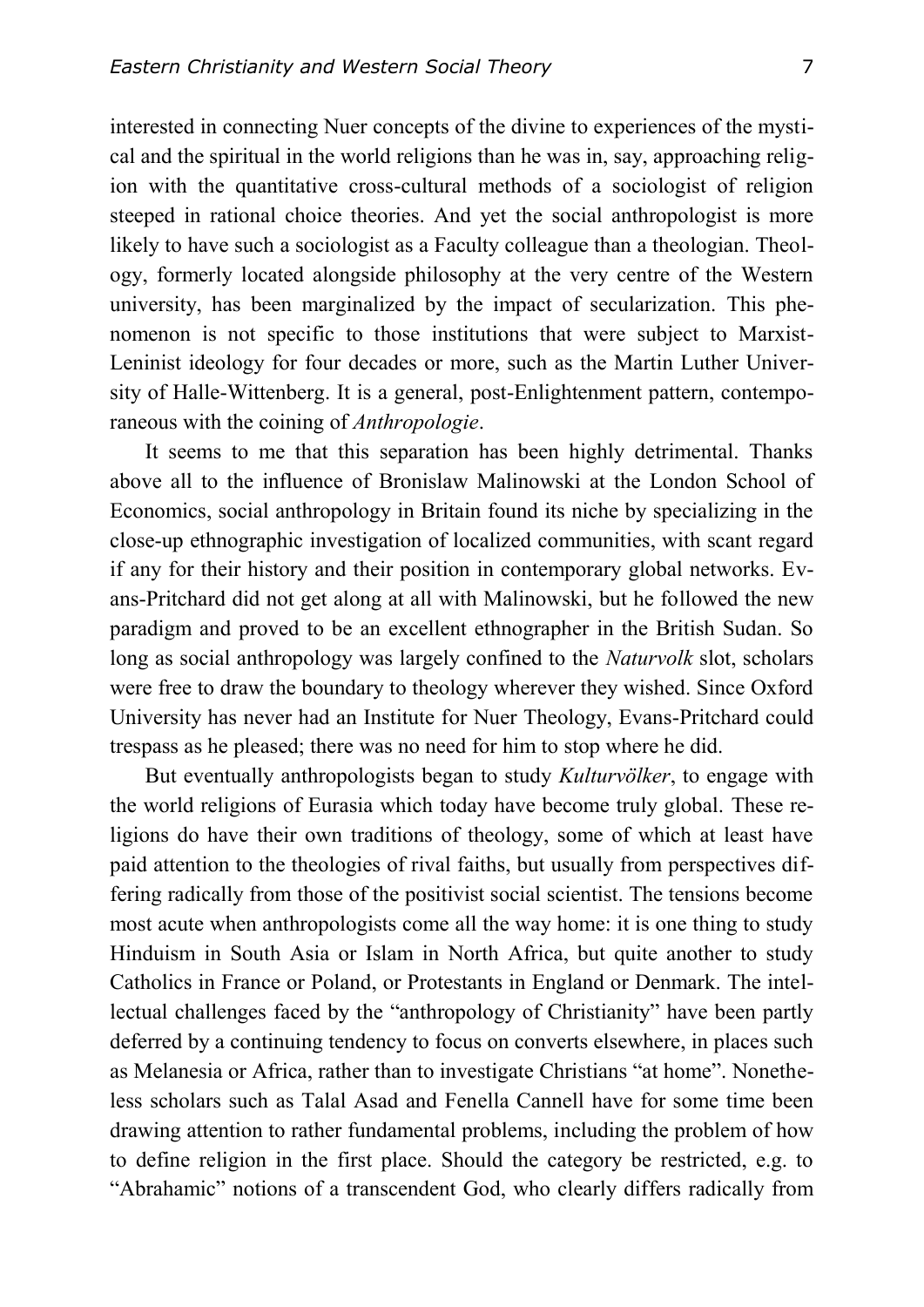the "immanent" spirits which populate the cosmologies of most of humanity? It has become almost commonplace in recent socio-cultural anthropology to argue that to approach cosmologies in terms of an internal state of belief is an ethnocentric distortion – the consequence of falsely generalizing a notion peculiar to Christianity. From this perspective, we should recognize the enduring "Christianity of anthropology" and be continuously alert to the bias of the dominant European intellectual traditions (Asad 1993, Cannell 2005; cf. Hann 2007).

Perhaps this criticism would be better formulated as the "Protestantism of anthropology", since the liturgical traditions of the other branches of Christianity do not place the same one-sided emphasis on texts and interiorized belief. This line of argument gives rise to the opposite danger: that of denying or underestimating the significance of "internal" notions of belief in all the non-Protestant traditions, by presenting them narrowly in terms of their ritualized practices. The basic challenge remains: how to understand the religions (or cosmologies, or simply world views) of other peoples, without distorting them through our own dominant conceptual prisms. This is clearly a formidable problem for a social science that needs to be sure that the ideas and behaviour it wishes to analyse are sufficiently commensurable for comparisons to make sense.

By the time he wrote *Nuer Religion*, Evans-Pritchard had rejected both Radcliffe-Brown's comparative, scientistic model and the synchronicism of Malinowski in favour of history and hermeneutics. He specified the point at which he was ready to hand over to the theologian. But how is this rhetorical move to be made in the case of religions which have their own literate intellectual high cultures, established long before the upstart social sciences? Hermann Goltz helped me to understand that rich concepts in the theology of Eastern Christianity such as *paradoxon* can hardly be translated with a modern English term that derives from the same Greek original (not to mention the key concept of *paradosis*, inadequately rendered with the Latin-derived *tradition*). He explained to me that the very concept of *theología* itself does not have quite the same meaning in the East, where it is "not a scholarly discourse *on* God; it is rather a liturgical discourse *of* and *between* God and human beings" (Hann and Goltz 2010: 14). If this is so, what then are the prospects for comparison?

In this lecture I shall not attempt to resolve these foundational conundrums of my discipline. My aim is both wider and narrower. It is wider in the sense that I am concerned with the Western bias of the modern social sciences in general, not just social anthropology, though I shall take most of my examples from the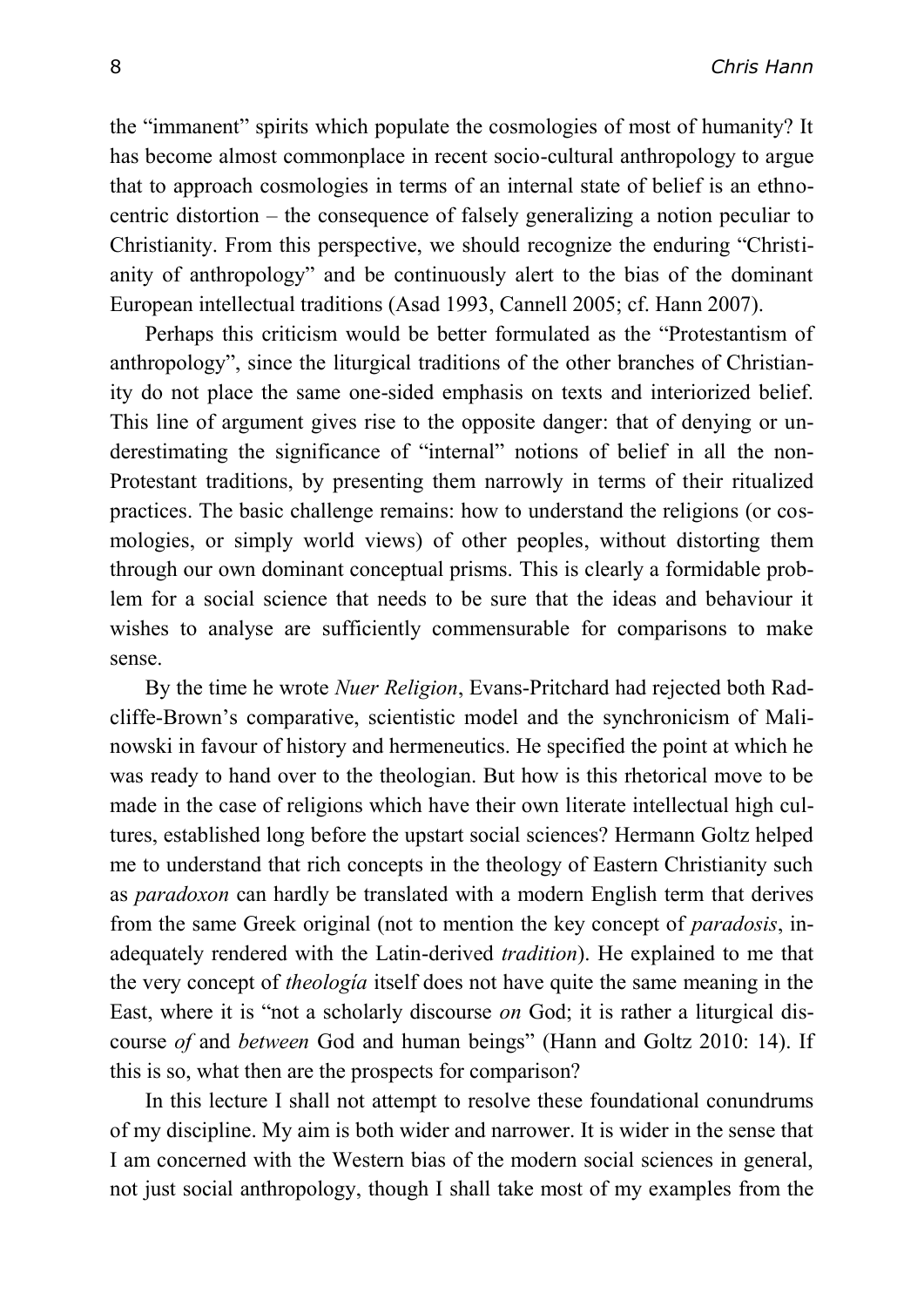discipline I know best. It is narrower in the sense that I have a particular focus, neither "at home" in the West nor classically "other". I argue that the case of Eastern Christianity is uniquely instructive for exposing the fundamental bias that continues in Western theorizing. I concentrate on the work of Max Weber, because this has been of such enormous influence in Western social science. I shall then note recent attempts to modify and extend Weber's insights with respect to Catholicism. Protestantism and Catholicism are the largest Christian commodities worldwide. It is therefore not surprising that they have dominated social science studies of Christianity. Large Eastern Christian communities have been neglected, partly because those in the socialist bloc were long inaccessible. They complicate the dichotomous models. I shall review some recent sociocultural anthropological studies of Eastern Orthodox traditions with these larger issues in mind. Some of this work gives the impression that "Orthopraxy" might be a more apt term than Orthodoxy, but I shall suggest that the salience of ritual and practice is better seen as the combined artefact of our ethnographic methods and theoretical dilemmas. I go on to ask whether there is a distinct Orthodox culture or civilization, based on values allegedly differing from those of the liberal West. The integration of Eastern Christians into comparative historical analysis is shown to be one necessary step, a particularly sensitive one, in an expansive framework that must ultimately embrace not only the closely-related Abrahamic faiths but also other world religions as they formed in the Axial Age. When this is accomplished, historically minded social anthropologists will certainly want to take an interest in changing *ideas* (including the emergence of our concept of belief); they will need to work closely with theologians in their elucidation. But when it comes to mapping ideas on to *Realgeschichte* and explanations of an alleged "breakthrough to modernity", I argue that theology is unlikely to hold the key. I think that Hermann Goltz, church historian as well as theologian, and certainly unsympathetic to the historical materialist ideology of the GDR, the state of which he was a citizen for most of his life, would have agreed.

### *The Protestant Bias*

According to many historians and the mainstream social sciences, as they emerged in Europe and are taught nowadays in most parts of the world, the world experienced a radical transition from "tradition" to "modernity" some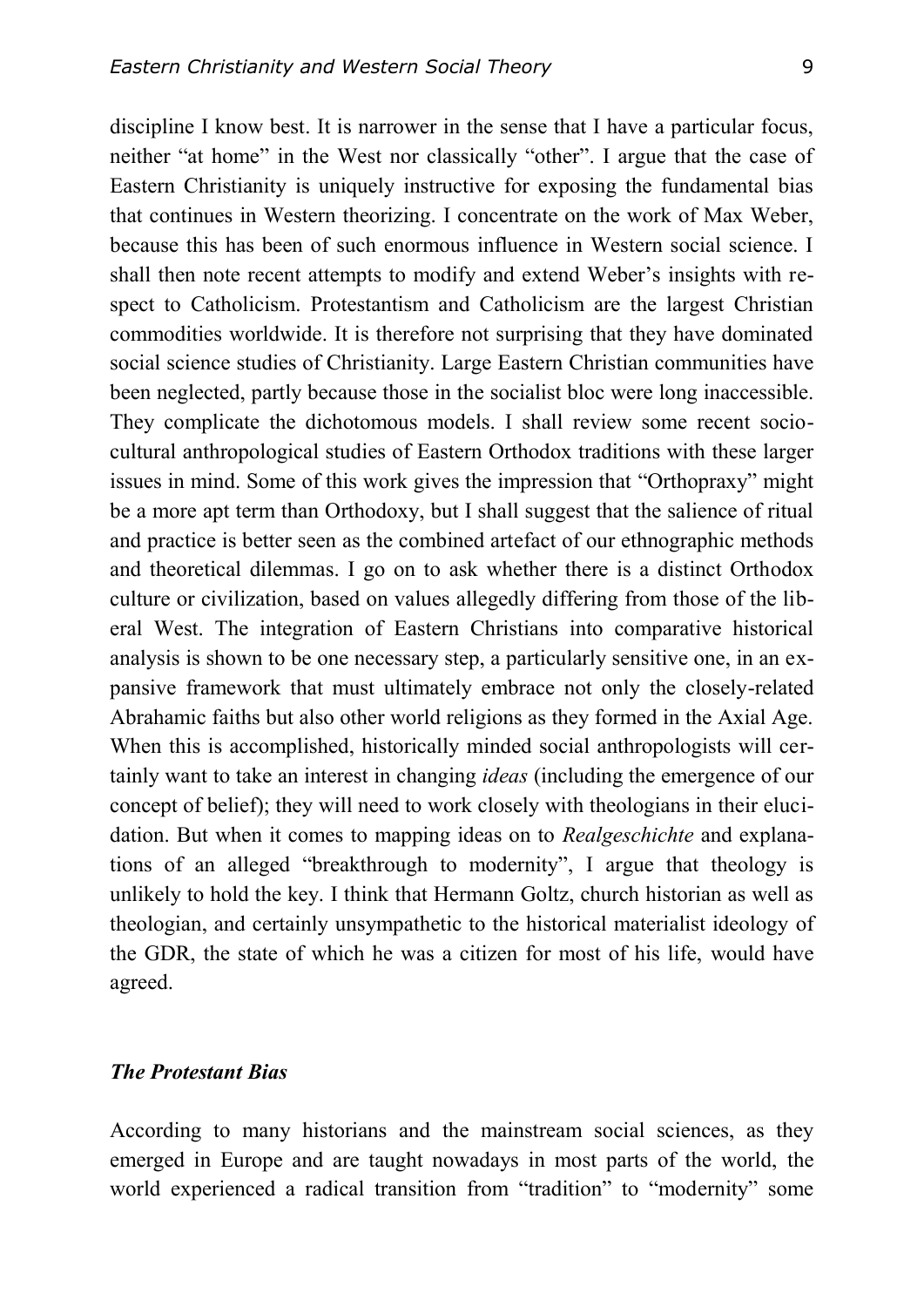time between the sixteenth century and the consolidation of the industrial revolution in the nineteenth century. Most theories along these lines attach great importance to the Protestant Reformation. This is not unrelated to the fact that a Protestant island and its North-American offshoot were the world's dominant powers in the era in which this knowledge took shape; but the phenomenon is by no means restricted to the Anglo-Saxon literature and the most influential scholarly inputs have been those of a patriotic German liberal called Max Weber.

Weber was by no means the first to suggest connections between commercial prosperity and the nature of the religious community and its doctrines, notably *innerweltliche Askese*. Others had already made similar observations for the colonies and post-colonies of the United States. In his famous essay *The Protestant Ethic, and the Spirit of Capitalism* (1904–05), Weber drew on the writings of Benjamin Franklin and was careful not to advance a strong causal theory. Instead he put forward a subtle argument asserting an elective affinity (*Wahlverwandtschaft*) between Calvinist convictions and the dynamic entrepreneurialism that was christened by Weber and his historian contemporary Werner Sombart *capitalism*. The links were so subtle that the alleged affinity could not be confirmed at all in later empirical efforts to link the spread of Protestant ideas with the breakthrough to a modern capitalist economy (Marshall 1982). Weber probably misread Franklin, and economic historians of the United States have questioned whether puritan asceticism played any positive role at all in that country's development. Countless scholars have pointed out the precedents for "capitalist" economic behaviour in numerous parts of Eurasia from ancient Mesopotamia onwards. Weber himself drew attention in later writings to essentially the same religious tension in ancient Judaism. Despite this mountain of critical scholarship, however, Weber's essay of 1904–5 entered the sociological canon.

The influence of this model is by no means restricted to sociology and social theory but has penetrated the teaching of history in many parts of the world. Weber's archetypal Protestant is taken to be the ideal of a "modern" citizen, who has no need of priests, sacraments and material encumbrances of any sort to communicate with the deity. The Reformation is taken to be a caesura, opening new rifts between secular and ecclesiastical authorities, paving the way for the Enlightenment, and ultimately for the more thoroughgoing rational humanism which culminated in the nineteenth century in the work of Charles Darwin and in the birth of the social sciences. Weber himself spoke of long-term processes of "rationalization".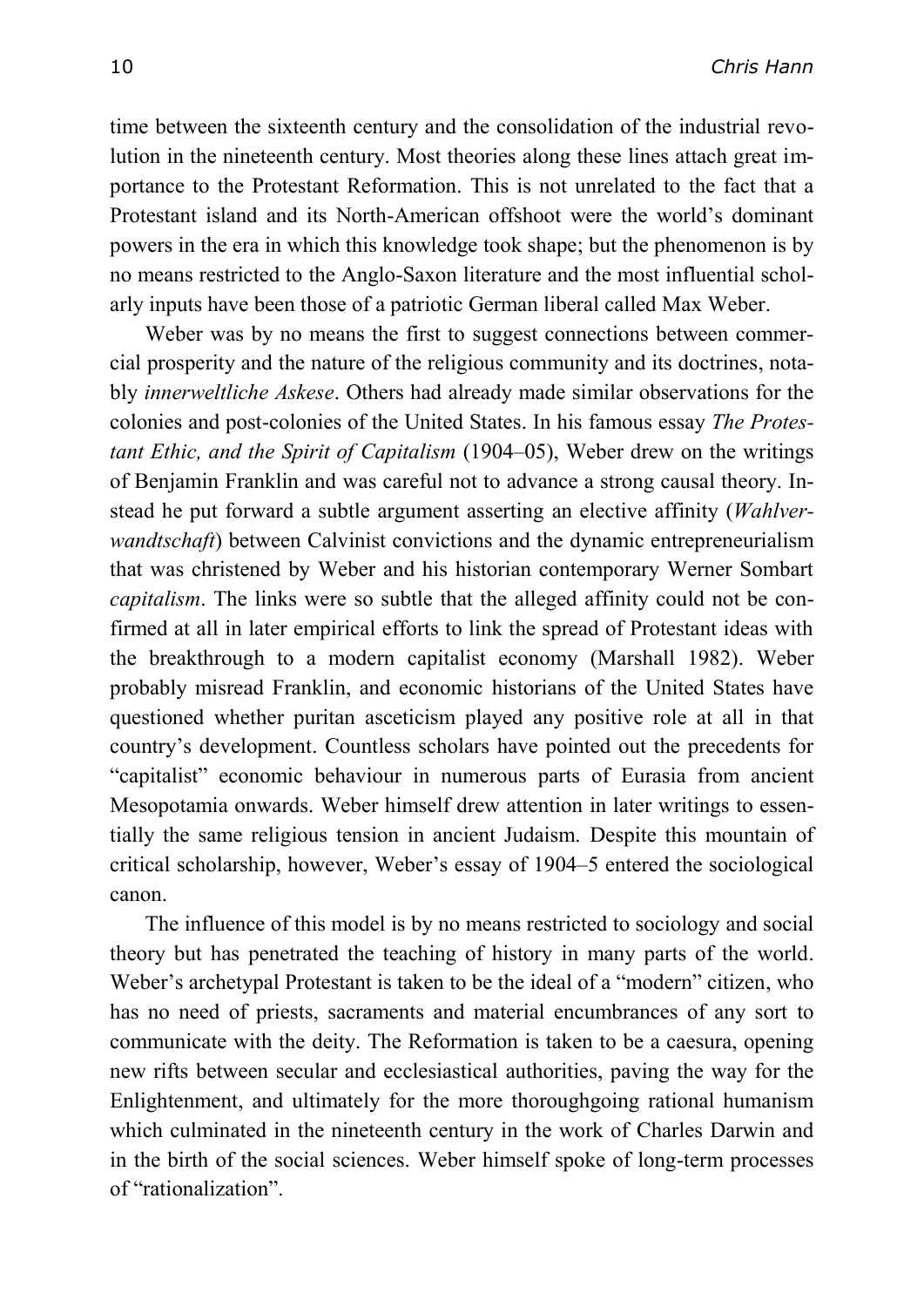He expressed his profoundly melancholic evaluation of the rise of bureaucracy and rational-legal domination with the metaphor of "disenchantment".<sup>3</sup> Yet simultaneously he had no doubt that this was the direction of progress.

For Max Weber, then, Protestantism was the key to the genesis of modernity, secularity, individualism and European exceptionalism. When he wrote about das Abendland, it was primarily the Protestant north which he had in mind.<sup>4</sup> This "great divide" theory and models such as "the West versus the rest" continue to enjoy remarkable credibility both inside and outside academia. Weber is not always cited nowadays, and certainly he is unlikely to figure prominently in fields such as postcolonial studies; but behind the new vocabulary ("agency", "subjectification" etc.) the influence of *The Protestant Ethic* still makes itself felt. Thus the focus of the well-received work of US cultural anthropologist Webb Keane is not the economic breakthrough to capitalism but what he terms the representational economy of language and a broader "semiotic ideology" (Keane 2007). For Keane, modernity is a subjective feeling in the individual and its emancipatory narrative is one of self-transformation. Purification and moral sincerity are achieved through the dematerialization of potentially disruptive mediations (objectifications) such as fixed prayers and icons. He develops his argument with reference to Dutch Calvinist missionary encounters and conversion processes in Indonesia, but he readily admits to being less interested in history and sociological transformation than in conceptual exploration. What links his analysis to that of Weber is the conviction that Protestant theology offers a bridge to secular narratives of modernity. For both authors the Christian religious background is crucial; within Christianity they pay sustained attention only to Protestantism, and even within Protestantism their focus is very much limited to one church tradition, that of the Calvinists.

While Keane's studies of the Dutch Calvinist mission encounters represent one influential strand in the study of Christianity in socio-cultural anthropology, studies of Pentecostalists and "salvation theology" have been more numerous in recent years. Confusingly, these too are often aligned with "modernity", though

 $\frac{1}{3}$ The term *Entzauberung* did not actually appear in the original version of *Die Protestantische Ethik und der Geist des Kapitalismus*, but it was used four times in the revised version of 1920. 4

Indeed, despite the contribution of Calvin, he seems to have seen this primarily as a *German* contribution. This was common among his Prussian contemporaries; cf. Adolf von Harnack's view "And just as Eastern Christianity is rightly called Greek, and the Christianity of the Middle Ages and of Western Europe is rightly called Roman, so the Christianity of the Reformation may be described as Germanic, in spite of Calvin" (1904: 287).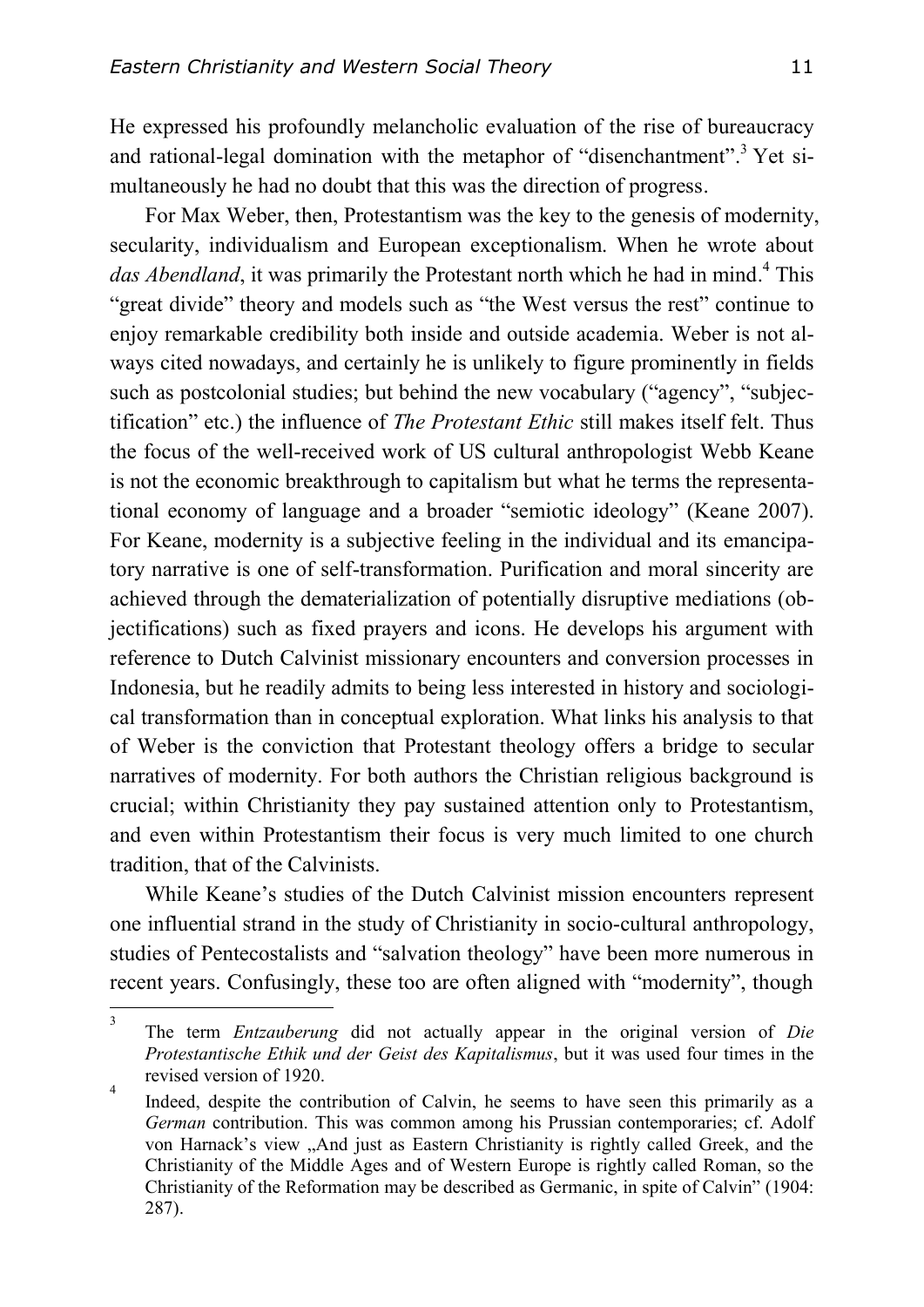in these churches *innerweltliche Askese* typically yields to the most exuberant rituals and new forms of charismatic mediation. Joel Robbins, one of the most productive scholars in this field, who carried out fieldwork in a small community of recent converts to Pentecostalism in New Guinea, tends to abstract from his own ethnography to the entire Christian tradition. He suggests that the emphasis that Melanesian converts place on rupture in their personal lives and social order can stand for a fundamental notion of discontinuity that underpins Christianity *tout court*. Whereas Cannell (2005) argues that the anthropology of religion has suffered from a Christian bias, Robbins argues that the "continuity thinking" premise of the discipline has to be overcome if we are to do justice to Christian communities. Like Webb Keane, Robbins insists that Christianity has become a global church, of which non-Western converts can be fully authentic members. This is certainly one way to theorize religious modernity. But it seems to me that all of these contemporary socio-cultural anthropologists are oblivious to the Protestant bias which colours their understandings of both Christianity and modernity. In their very different ways, all remain in thrall to Max Weber.

### *Catholic Counterattacks*

Such is the force of the Weberian model of modernity that it is commonly equated with an implicitly unitary "Western" or "Euro-American" liberal civilization. However, as noted Weber himself he was careful to draw distinctions *within* the West. For him, the rituals and theology of Roman Catholics, whether in the Mediterranean or among the Slavs beyond the Elbe, did not differ essentially from the magical, polytheistic world of primitive peoples and were incompatible with his *telos* of rationalization. This view has recently been vigorously criticized by Roman Catholics. Anthony Carroll SJ (2007; 2009) has argued persuasively that Weber's arguments were distorted by a Protestant "metanarrative". According to this critique, Weber's sociological analysis of Lutheranism and Calvinism was heavily influenced by contemporary liberal Protestant theological currents, which banished God's grace from the natural world. Ritual was excluded from "rational" action in favour of inner-worldly asceticism, which in turn provided the alleged link to the pursuit of capitalist profit. Mysticism, in this account, is equated with other-worldly contemplation and passivity. For Carroll, as a Jesuit, this forecloses recognition of how Jesuit "contemplative action", and many other currents since the Catholic Reformation, have contributed to the formation of the modern world. In sum, without explicitly referring to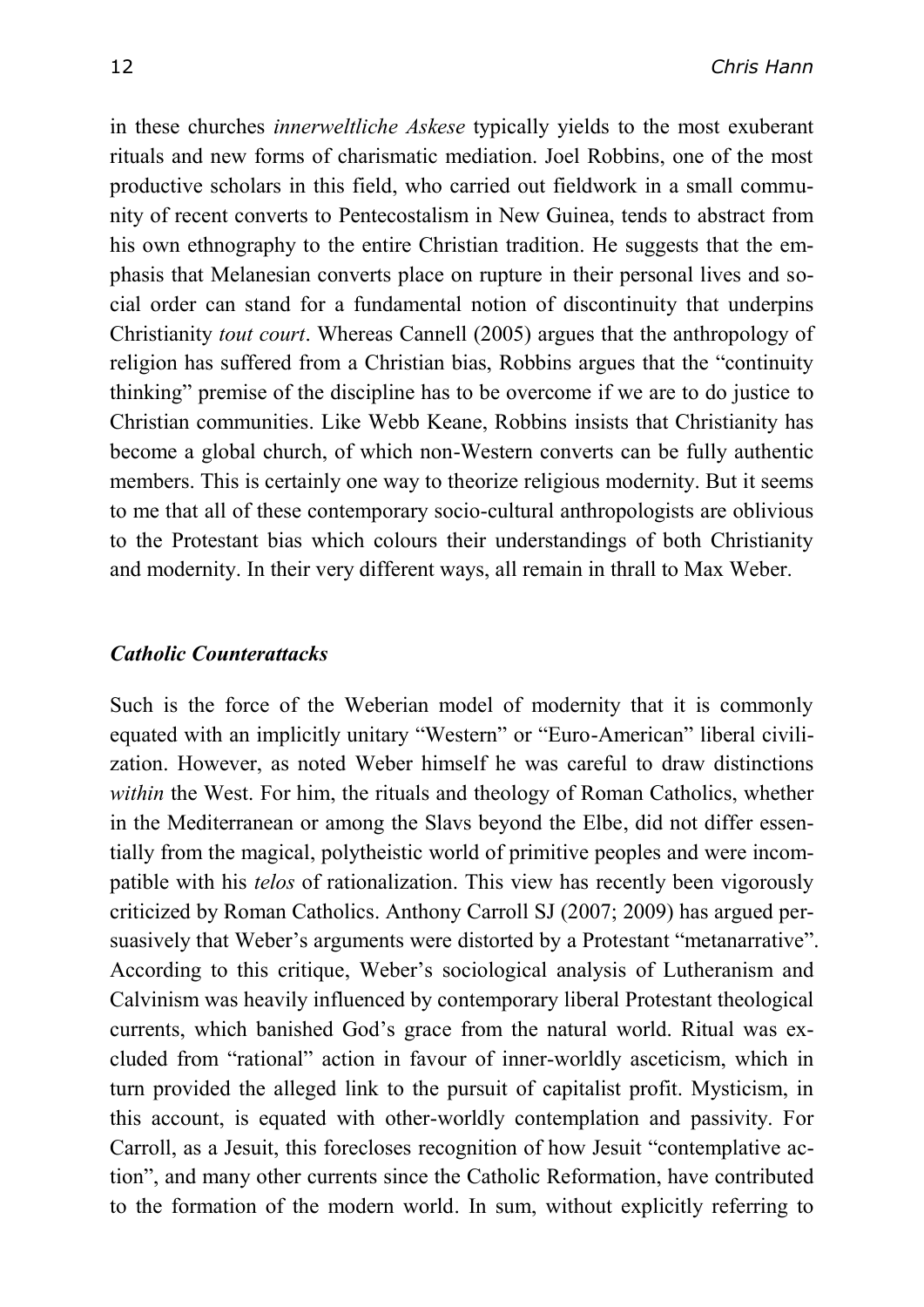theories of multiple modernities (Eisenstadt 2002), Carroll holds that the Weberian account fails to take account of distinctively Catholic modernization movements such as those led by the Jesuits in many parts of the world from the Counter-Reformation onwards.

Anthony Carroll also addresses the recent work of Charles Taylor, the most distinguished Catholic contributor to the on-going debates about the place of religion in the modern world (Taylor 2007). Taylor has his own version of a Great Divide theory. It resembles Weber's account, but Roman Catholicism is now added to form part of a unitary "north Atlantic world" in which the "conditions of belief" have been forever altered, for believers and non-believers alike. The Reformation was important, argues Taylor, but it was merely the culmination of a much older tension which he traces back through the Catholicism of the Middles Ages to Pope Gregory VII in the eleventh century. When he writes of the history of Christendom and even "Orthodox Christianity", Taylor limits his purview to the West and ignores the Eastern traditions normally characterized as Orthodox. The reader is left with the impression that Eastern Christendom is a radically different world. In the West, long before the Reformation, secularity, including doubt about the transcendental God and reliance instead an "exclusive humanism", began to spread in society. Throughout these centuries, the rest of the world was still imprisoned in what Taylor calls "naïve", unquestioning faith.

Charles Taylor privileges the notion of transcendence in his very definition of religion. Conceding that this opens up a much wider category, he then jumps to attempt some tentative comparisons with Buddhism; but he fails to develop wider comparisons and occludes Eastern Christians in order to argue for the uniqueness of the West. He has been criticized by Hans Joas for drawing his illustrations of immanent, "enchanted" religiosity exclusively from medieval Catholicism, a religion which on his own account was in fact already well on the way to bursting the limitations of "naïveté for all" (Joas 2009). Joas is critical of a Western "culturalist" bias in Taylor's work, and calls instead for investigation of the more concrete political and economic contingencies which sustained a Catholic vector of reform in the centuries before the Reformation. But on the larger questions, Joas seems to agree with Taylor. None of the Catholic scholars discussed briefly here is able to explain how the distinction between immanent and transcendent can be the defining feature of "our culture" (Taylor 2007: 16) when this is not specific either to Protestantism or to Western Christianity more generally.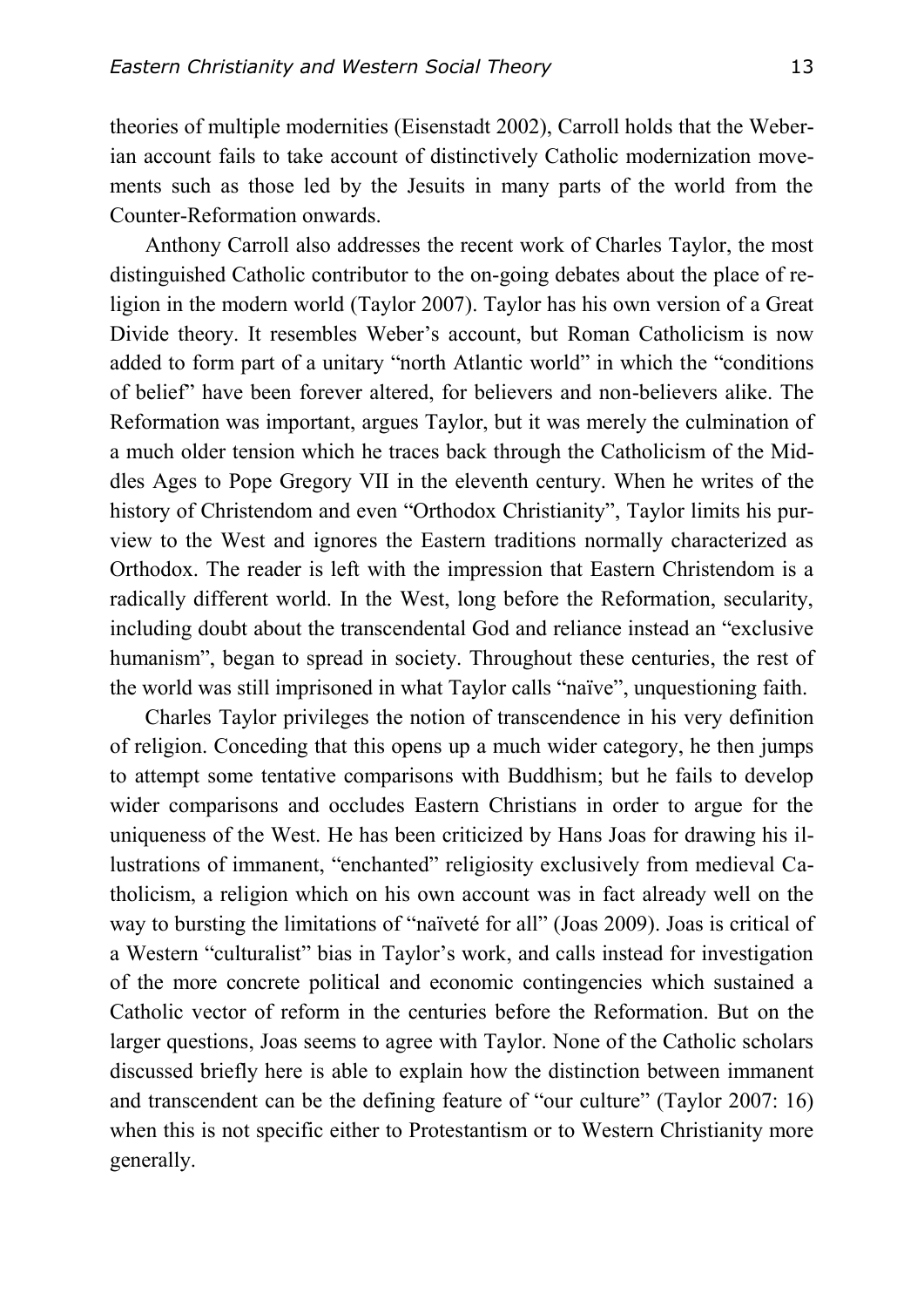## *Where do Eastern Christians fit in?*

So far I have argued that, down to the present day, influential Western philosophers and social theorists have failed to engage significantly with Eastern Christians. Dismissive of Catholic sacramentalism, Weber seems to have judged Eastern Christians to be even further removed from the progressive Protestant sects. There is not much evidence on which to base this claim. Weber wrote little about Catholicism, though his general distaste seems to have softened with the years. He wrote even less about Eastern Christianity. This is surprising, above all in view of the fact that, soon after publishing *The Protestant Ethic*, he developed an intense interest in Russia (Weber 1995). This was prompted by the Revolution of 1905, which seems to have raised hopes that this neighbouring non-Western civilization could provide the salutary antidote for the suffocating rationalization processes to which his own civilization had succumbed. His close-up analyses of Russian politics dashed these hopes and he became increasingly unsympathetic to the "Russian drama" in the last years of his life. But what is odd, given the timing of his most intensive engagement with the situation in Russia, is that he focuses almost entirely on recent political developments. He makes no attempt to integrate religion into his analysis, let alone to probe deeper into the *Wirtschaftsethik* of the Orthodox Church, as he had done in the case of Protestantism.

Weber's largely ahistorical approach to Russian religion and society was clearly expressed in his response to the paper given by his friend Ernst Troeltsch at the first meeting of the *Deutsche Gesellschaft für Soziologie* in Frankfurt in 1910. Weber put forward a triangular comparison. He argued that, while the "court of last resort" in the case of the Lutherans was the "Word", the Holy Scriptures, and for the Roman Catholics it was the Pope in Rome, for the Greek Church it was "the community of the church united in love". This church, according to Weber, was not threatened by sectarianism but rather "saturated, in great measure, with a very specific classical mysticism":

There lives in the Orthodox Church a specific mysticism based on the East's unforgettable belief that brotherly love and charity, those special human relationships, which the great salvation religions have transfigured (and which seem so palid among us), that these relationships form a way not only to some social effects that are entirely incidental, but to a knowledge of the meaning of the world, to a mystical relationship to God.<sup>5</sup>

 $\frac{1}{5}$ 

Weber 1973: 144–5.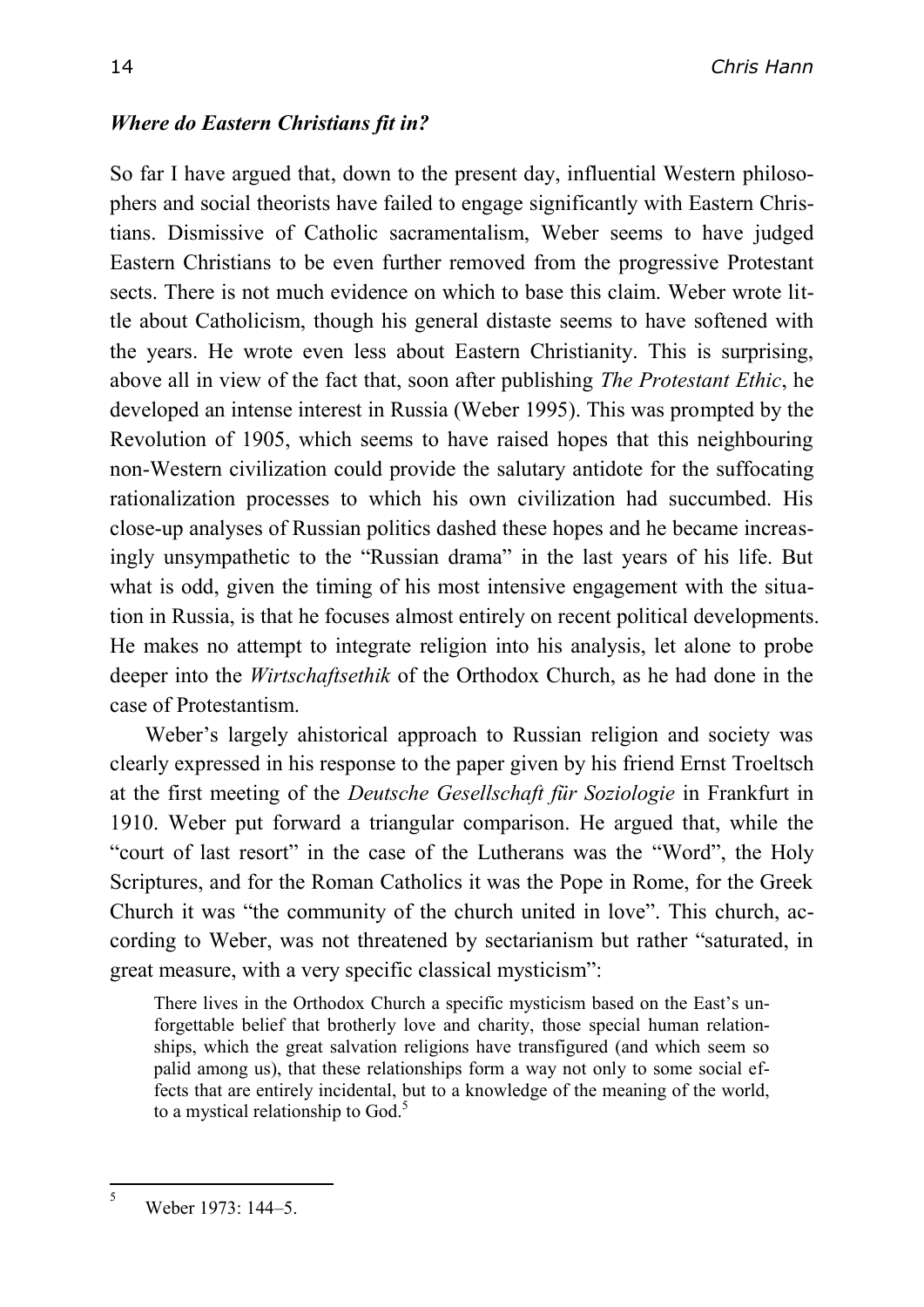Weber seems to have based this characterization on his reading of A. S. Khomiakov and the giants of literature, notably Tolstoy and Dostoevsky. Russian religiosity had an acosmic "mystical substratum" which differed radically from the this-worldly orientation of the Protestant sects. While the latter were conducive to the production of a modern *Gesellschaft*, the former were conducive only to *Gemeinschaft*. 6

Weber seems to have paid little attention to Eastern theology. As with Catholicism, he was dismissive of anything which deviated from the norms of modern Protestantism, as elaborated by Troeltsch. The unchanging "classical mysticism" he sees in Orthodox Christianity is entirely different from Troeltsch's use of the concept of mysticism to denote modern individualist spirituality. Weber's failure to historicise religion and society in Russia conforms to the general Western treatment of Byzantium, exemplified in the work of Edward Gibbon. The shorthand term for this nowadays is "orientalism", but in all the work inspired by Edward Said it is seldom recognized that orientalism begins within Christianity. As Ken Parry has pointed out, the Byzantine Empire has generally been presented "as if suspended in formaldehyde like some kind of rare specimen waiting for a later generation to dissect it". Parry argues that Byzantine intellectual history did indeed exhibit more continuity than Western Christianity in the centuries after Constantine (the "dark ages"), but he shows that a deep commitment to *paradosis* is no justification for detaching the empire from real history:

Byzantine culture was in many ways retrospective and backward looking, but this should not be understood in a pejorative sense. The fact that it looked back to earlier models for its inspiration does not mean that it was caught in a time-warp of its own making of which it was unaware.<sup>7</sup>

Having excluded Eastern Christians from the West, the strange truth is that it has proved easier for Western theorists, in the steps of Weber, to acknowledge a distinctively Confucian or Hindi "alternative" modernity than to examine what sort of modernity might be possible for fellow Christians on their doorstep. It is easier to attribute "dematerialization" to a theological Big Bang in the sixteenth century than to trace centuries of iconoclastic controversy preceding the Great Schism. Just as Weber was influenced by a Prussian Protestant metanarrative, perhaps today's US cultural anthropologists are inclined to tie sincerity and the

 $\frac{1}{6}$ Ferdinand Tönnies, who coined this dichotomy, was one of Weber's debating partners at this session of the Frankfurt conference. The others were Georg Simmel and Ernst Troeltsch. 7

Parry 2009: 30.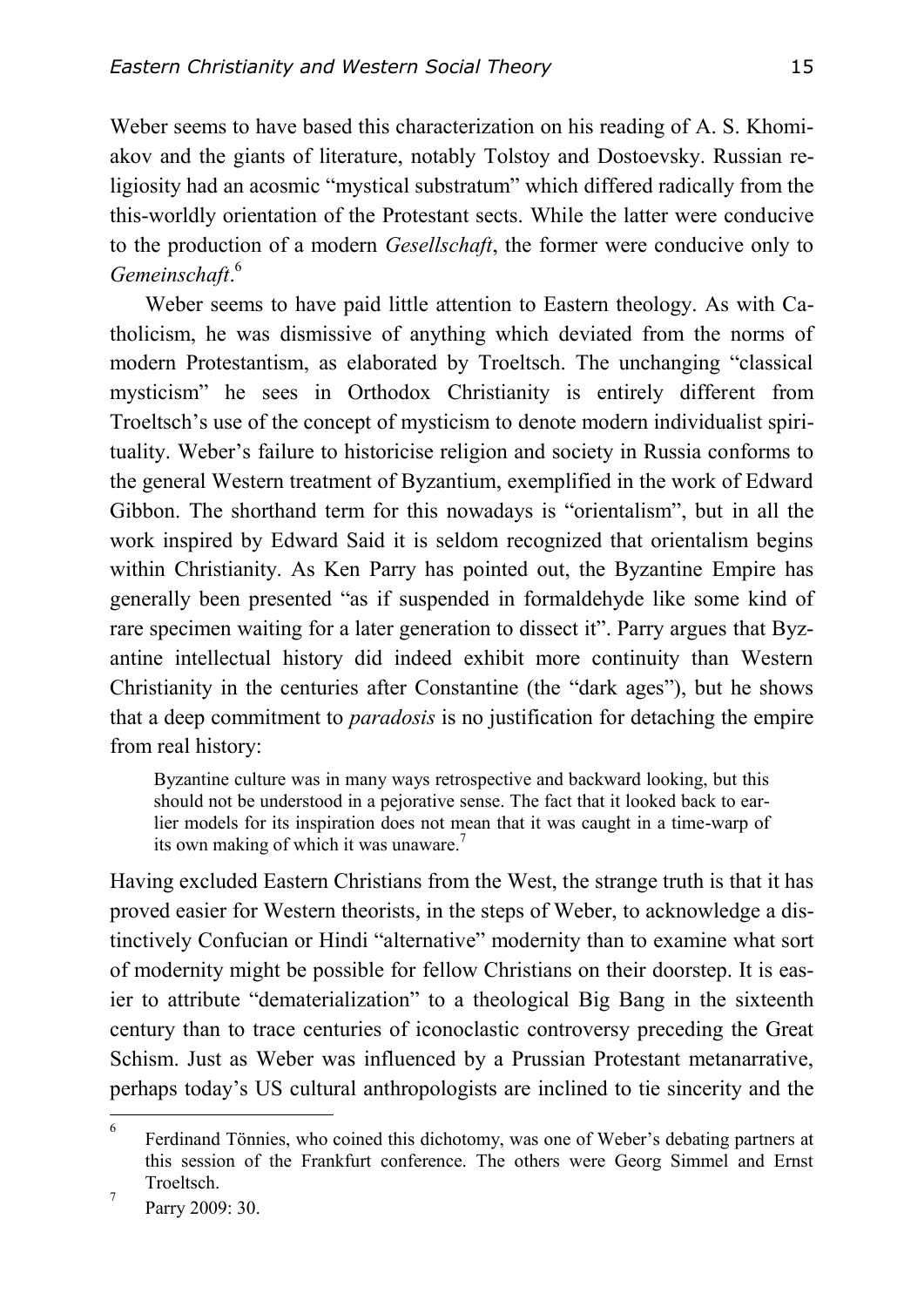emergence of the modern subject to the puritanical representational economy and *discontinuity* that were so important in the formation of their own country. Webb Keane might argue that only Protestantism succeeded in disseminating the ideal of sincerity, stripped of objectifications, outside tiny elites to encompass the mass of believers. But the very fact that Russian authors are acknowledged to be among the finest exponents of the novel, a modern genre *par excellence*, which certainly engaged with issues of individual sincerity, shows the limitations of the "West versus the rest" boundary which Keane implicitly endorses.

Of course anthropologists are not the major players when it comes to occluding or orientalising Eastern Christians and their histories. It is difficult for any scholars (regardless of field) to outline these histories impartially when Orthodox Churches are widely accused of flying in the face of "European values". Greece, which figures so prominently in Europeanist rhetoric by virtue of its pre-Orthodox past (Herzfeld 1987), is a long-running target of these insinuations. Only recently have researchers inside and outside anthropology begun to explore what new patterns might be emerging in those large Orthodox populations which were subjected to the repressive policies of "scientific Atheism" until two decades ago (Roudometof, Pankhurst and Agadjanian 2005). These scholars face a double trap, since the long-term otherness of Eastern Christianity has been compounded by the overlay of the uniquely modern alterity created by the Iron Curtain. Even sociologists of religion as sophisticated as David Martin allow their distaste for communism to cement stereotypes of a "ritualistic" Orthodoxy tied everywhere to national identities, in opposition to a globalized Western Christianity in which the differences between Catholic and Protestant traditions have been largely overcome (Martin 2011). This tallies of course with highly influential theories which assert a fundamental or *civilizational* divide between Eastern and Western Christianity. The model of the late US political scientist Samuel Huntington (1996) is explicitly conflictual. It has had tremendous impact on policy-making and the popular geopolitical imagination in the two decades since the end of the Cold War. But what are the objective grounds for classifying Eastern Christianity as a separate civilization? Such a classification suggests that we have not advanced very far since the theories of Max Weber more than a century ago.

Thus Eastern Christianity remains mired in ancient stereotypes. It is hard to see how a counterattack analogous to the Catholic counterattack described above could be launched. The greater degree of doctrinal continuity and conservatism in the Eastern Churches is irrefutable. There is no parallel to the Jesuit engage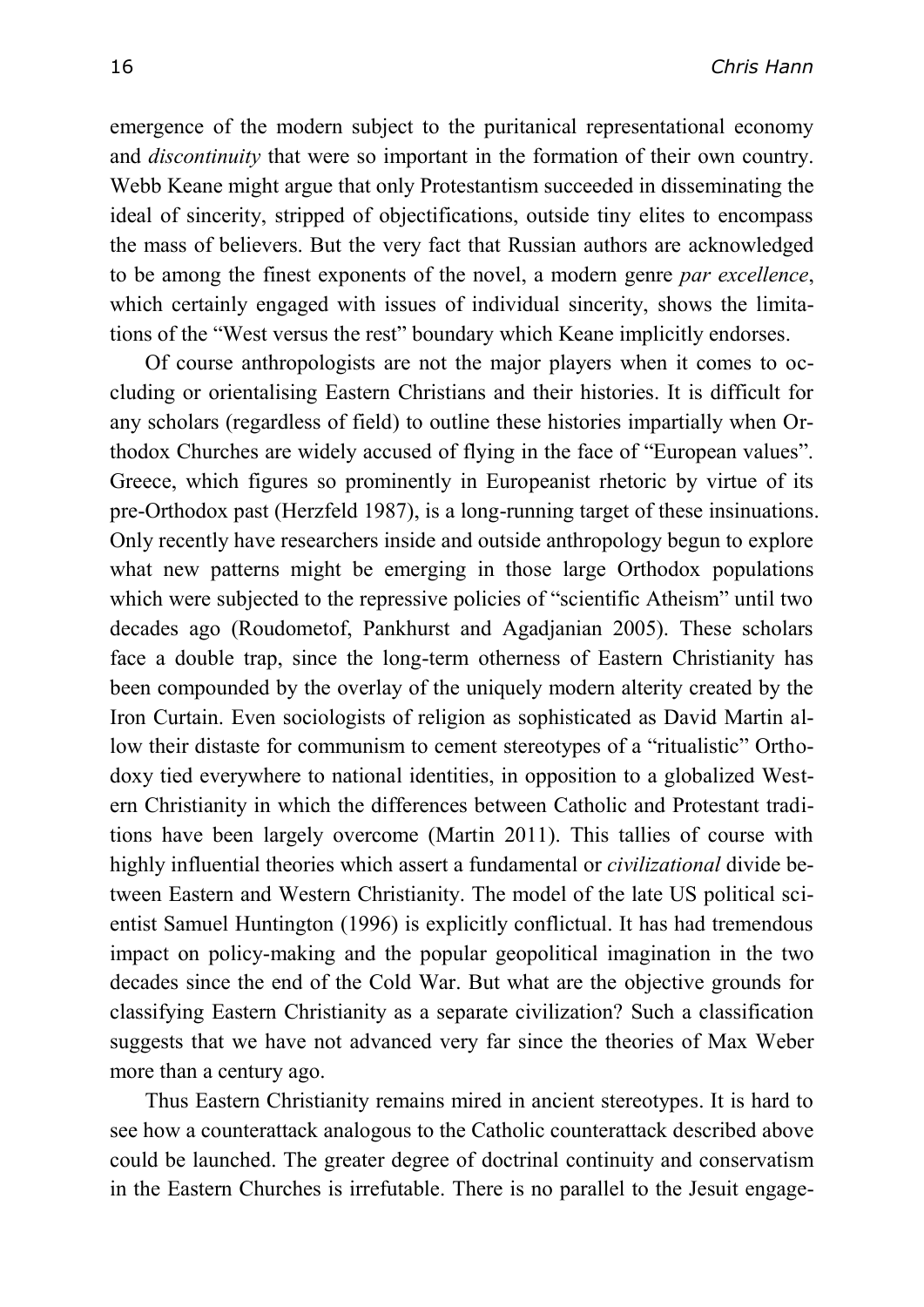ment with science and modernization around the world. Orthodox Churches too have expanded in recent centuries, notably across Siberia, but they have not become "global sects", i.e. voluntary associations of believers, in the way that Catholicism and Protestantism compete globally. Orthodoxy has remained to a much greater extent a matter of birthright; it is present in North America and Australia in national (Greek, Serb, Russian etc.) rather than transnational form. These legacies also have a direct bearing on the frequent allegation that Eastern Christian Churches have no coherent social welfare policies and have failed adequately to acknowledge religious human rights (notably the right of freedom to proselytize).

On the other hand, the Orthodox Churches are in principle no more beholden to the state than the Anglicans or the state Churches of Lutheranism. Their decentralized, conciliar organization is surely more modern than the inflexible hierarchies of the Roman Catholic Church. Some of Anthony Carroll's Jesuit strictures against Max Weber can be readily reformulated from an Orthodox point of view. Orthodoxy shares with Catholicism its notion of the human person as the image of God and its integration of the mystical and contemplative into human action. The bigger question here concerns the significance of theology for the interplay between religion and social transformation. Weber viewed Trinitarian theology as a relapse to polytheism, though both Eastern and Western Christians continue to view it as an advance in the Church Fathers' intellectual specification of the one God (McMylor and Vorozhishcheva 2007: 465). Of course many dogmas remain controversial. Had he paid closer attention to the protracted debates about the *filioque*, still unresolved in the present ecumenical era, Weber might have been obliged to conclude that, since the Western Churches were more committed to the position that God's spirit passed "through the son" to the Holy Ghost, they, rather than the Eastern Churches, were guilty of a greater deviation from rigorous, austere monotheism.

I am not seeking to deny important differences in intellectual history and theology. Associating Protestantism with the elimination of images, medieval Roman Catholicism with the rise of figurative interpretations of holy persons, and Eastern Christianity with more conservative icon representations, is not entirely false. But these debates stem from common sources and the historical record provides no grounds for extrapolating from aesthetics and theology to the evolution of social institutions and economic expansion. The commercial enterprise of Armenian communities inside and outside the Byzantine and Ottoman empires is powerful evidence that nothing in the theology of the East contributed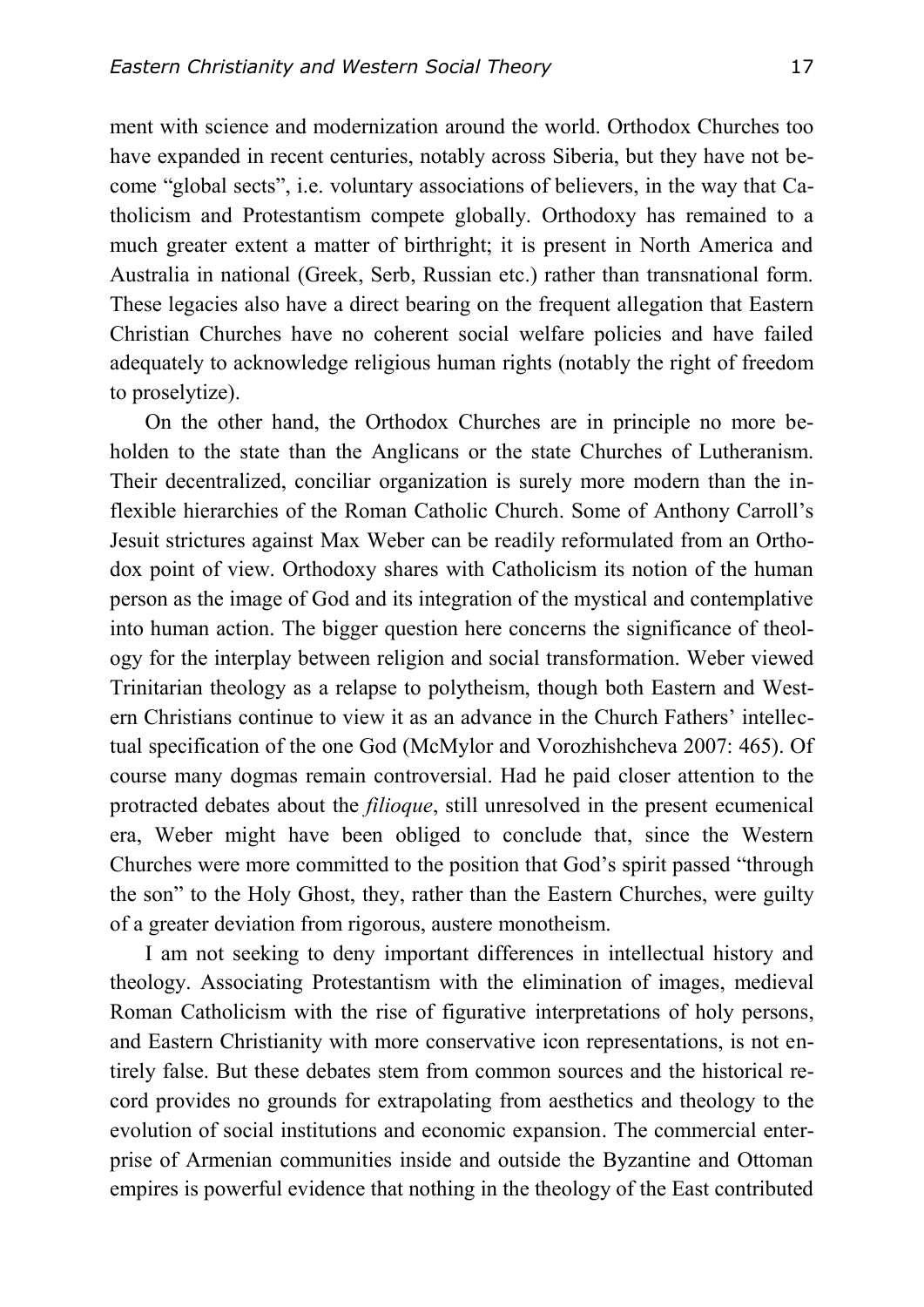a barrier to the extension of trade when the conditions were favourable (Hann and Goltz 2010: 3). For more than half of its history the "civilizational" advantages lay with the East: Byzantium was by far the largest city in Europe. London, even after it became Protestant, remained provincial in comparison. That those cities and their respective churches later followed divergent paths surely owes rather little to theological differences. As Vasilios Makrides has argued in a balanced assessment, the reasons why Eastern Christians have not participated to the same extent as their Western counterparts in long-term processes of rationalization and modernization are better viewed as contingent; there are no grounds for attributing them to essentialist, immutable characteristics of their churches and their doctrines (Makrides 2005).

### *Enter the Ethnographers*

The contribution of socio-cultural anthropologists to understandings of Eastern Christianities has so far been distinctly limited. For reasons of accessibility, the Anglophone ethnographic literature was for many years focused largely on Greece. <sup>8</sup> Charles Stewart's (1991) study of how Great and Little Traditions merged in the practical religion of the inhabitants of Naxos was a landmark. Contrary to Robbins' arguments for discontinuity as the hallmark of Christianity, here the emphasis was placed firmly on liturgical tradition and conservatism. Despite the moment of rupture that forms a necessary element in any prophetic religion, the Greek Orthodox Church represented itself in its doctrines as a continuous body of believers; and Stewart found this to be confirmed in the practices of its members, whose contemporary demonology could be traced back to pre-Christian origins. Roger Just (1988), writing about another island in the same period, showed that popular anticlericalism in no way detracted from the importance of religion as a marker of collective (national) identity. Renée Hirschon's recent study of urban changes (2010) confirms the impression that these Christians are only now starting to discover individualism.

Similar messages, including an implicit contrast with the Christianity of the West, emerge from much of the recent ethnography of Eastern Christian com-

 $\frac{1}{8}$ Here as throughout this lecture, "eastern" is potentially misleading, conveying a distorted impression of global Christianity. I concentrate on Eastern Orthodox Christians associated historically with Byzantium because the anthropological literature on the "Oriental" Orthodox Christians, e.g. in Baghdad, or Alexandria, or Addis Ababa, is even more sparse.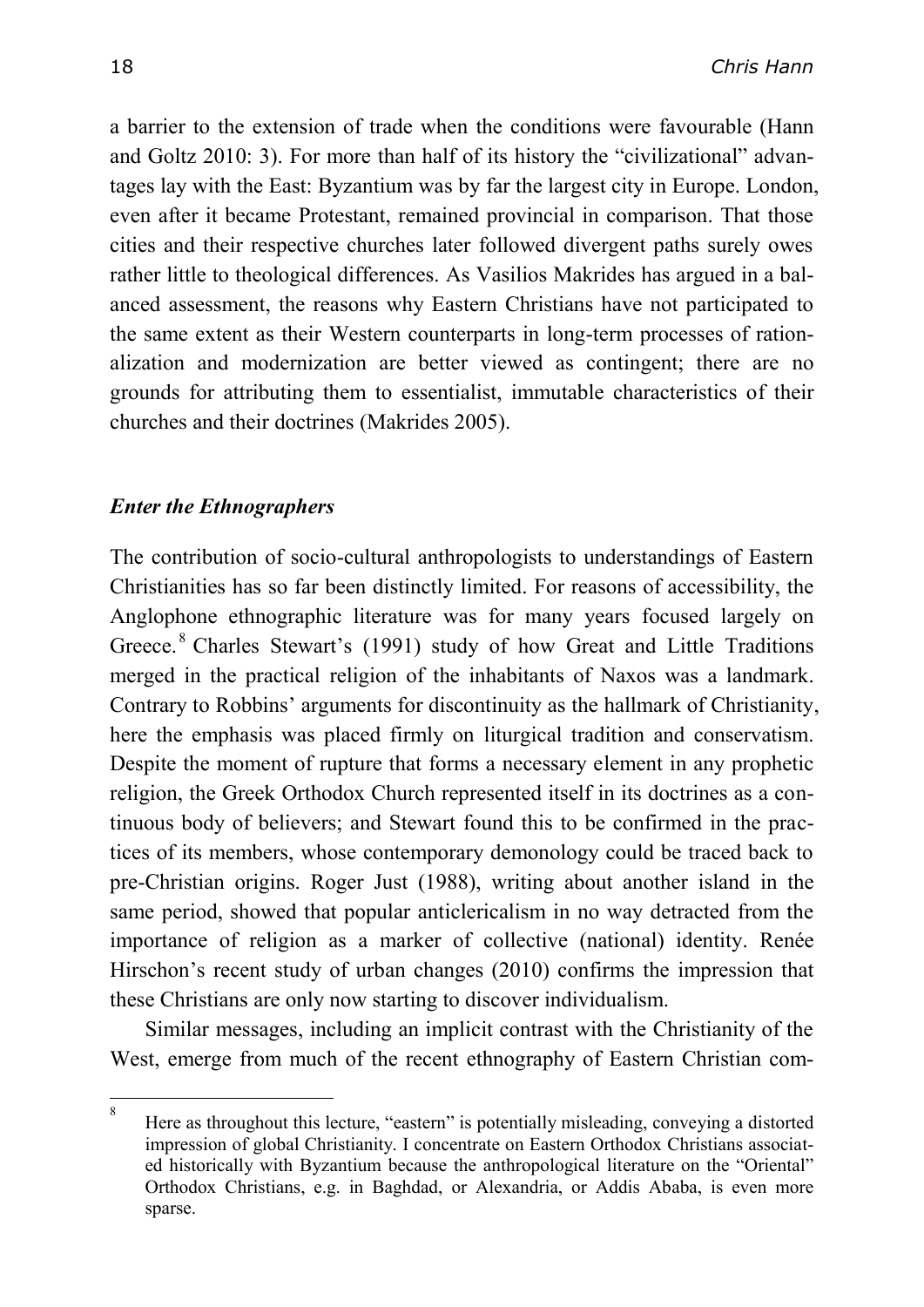munities in the former socialist countries. This is of course a context of massive discontinuity, which must be born in mind in interpreting local emphasis on long-term continuities and the role of religion in collective identification. Numerous observers have highlighted the perfunctory, superficial performance of rituals rather than reflection on their meaning. For example, Tobias Köllner (2010) was struck by the propensity of new entrepreneurs to have their offices and factories blessed by Orthodox priests. It is of course much easier to observe ritual performance than to gain access to the inner states of the actors during or after their performances. Köllner implies that the degree of spirituality among some of the businessmen he knew was rather low; but he points out that others had intimate links to a personal confessor, and that clergy were highly critical of those whose religious behaviour was merely ritualistic. Like other researchers in our Focus Group at Halle, he was struck by "multiple moralities" (Zigon 2011b). For example, Detalina Tocheva shows in this volume that charitable donations within the Orthodox Church are a form of secular, non-ritualistic behaviour which has come to form part of what it means to be religious in today's Russia. In another study, Tocheva (2011) scrutinizes the multiple origins of religious ethics with respect to gifts to beggars, arguing that both the Russian Orthodox Church and the legacy of Soviet socialism emphasize an ethics based on society rather than the individual. By contrast, Jarrett Zigon, who focused on the work of the Orthodox Church in drug rehabilitation programmes in St Petersburg, emphasized how addicts were taught to "work on the self", in a manner which modified Orthodox theology with completely new notions of competence in a globalized neoliberal environment (Zigon 2011a). The "self" in this ethnography seems to resemble the familiar Western self; consequently Zigon finds it easy to apply the theories of Michel Foucault in this context.

Much depends not only on what kind of people one chooses to study, and perhaps too on the temperament of the researcher. The Russian Orthodox pilgrims studied by Jeanne Kormina (2010) resembled secular tourists, whose bus trips maintained the Soviet tradition of the works outing. In contrast, those studied by Inna Naletova (2010) certainly did have strong emotional, internal experiences. It is surely no accident that the latter researcher shared the faith of those she was studying, while the former distanced herself from them and chose to apply theoretical paradigms from the sociological literature on tourism. In any case, the range documented here does not differ from what we know from anthropological studies of popular Roman Catholic pilgrimage sites.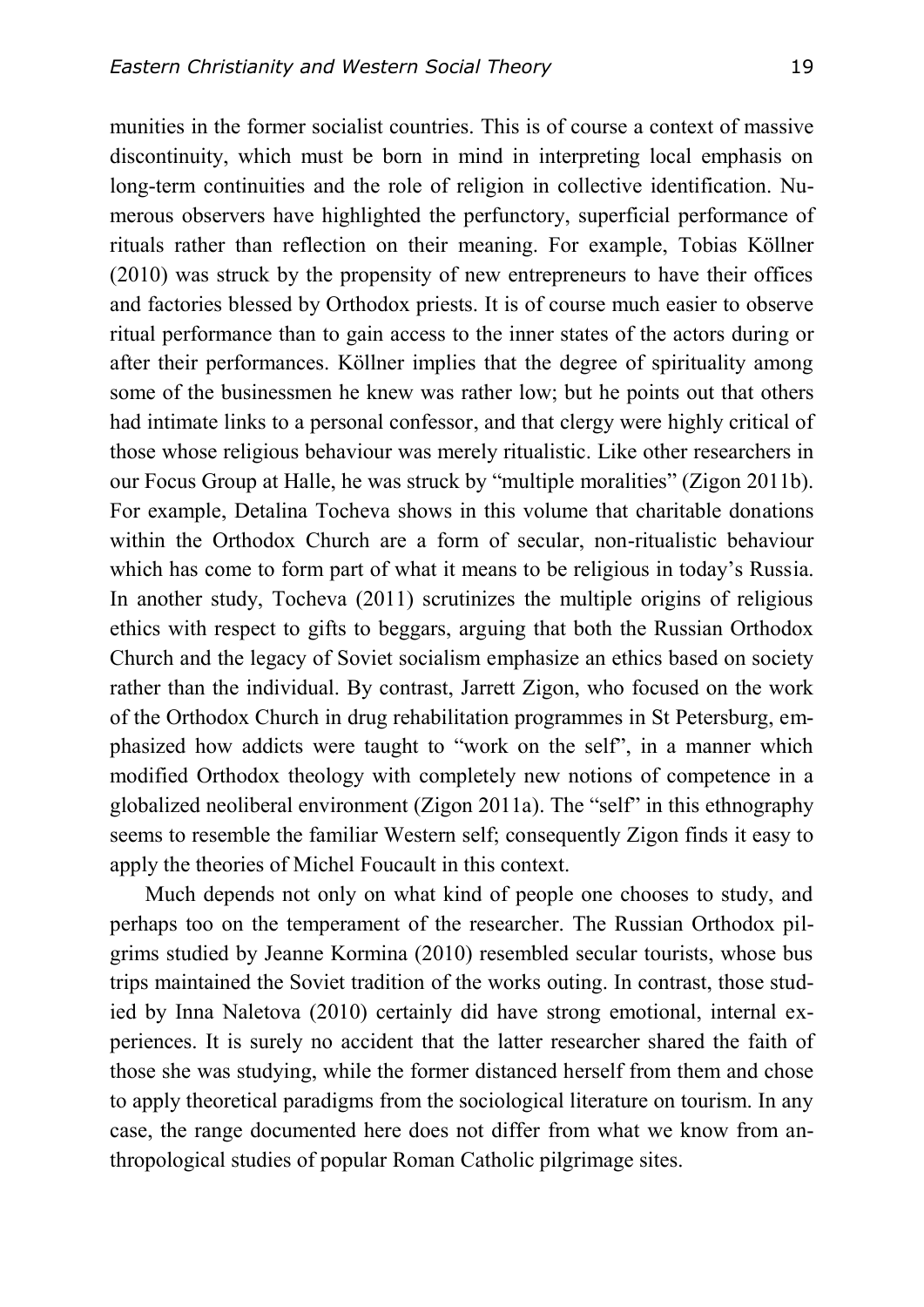Two young Western-trained anthropologists have applied cognitive theories to Eastern Christian communities, notably Harvey Whitehouse's dichotomy between the doctrinal and the imagistic modes of religiosity, itself heavily marked by the Protestant tradition. Alice Forbess (2010) found during her work in a Romanian convent that nuns paid little heed to texts and acquired their knowledge primarily from charismatic seniors. Vlad Naumescu, who worked with Greek Catholics in the Western Ukraine, elaborates a more complex historical analysis (2008). While the imagistic mode of religiosity was dominant while this Church was repressed during the socialist decades, the doctrinal has reasserted itself since the re-legalization of this Church in the 1990s, when formal hierarchical structures replaced the "catacomb" church. Sensuous rituals remain extremely important, as Naumescu found with the efflorescence of exorcism rituals in a newly established monastery, for which there was obviously strong demand in a society severely affected by postsocialist dislocation. More generally, he argues that Orthodox Christianity maintains a distinctive balance between Whitehouse's contrasting modes. This seems to resemble the balance between *logos* and *icon* which Orthodox theologians believe has been disrupted in Western traditions, Catholic and Protestant alike.

The Greek Catholics are a group of particular interest in scrutinizing Great Divide theories. They belong to both East and West, since they acknowledge the Pope as the head of their Church while retaining the "practical religion" of their Orthodox neighbours, notably the Byzantine liturgy. They were not required to include the *filioque* in their recitation of the creed, despite its requirement according to Latin theology. In practice there was nonetheless considerable "acculturation". Unequal power relations were the key factor in explaining why many features of the Latin Church were adopted in the East, such as more figurative icons, only to be challenged through periodic assertions of purification (Mahieu and Naumescu 2008). Yet, as Naumescu's Ukrainian materials show, such churches were able to survive decades of repression and re-emerge strongly after socialism. The existence of such interstitial groups does not invalidate the East-West boundary, but it has led me to question the notion of civilizational difference of the kind put forward by Huntington (Hann 2006a, 2006b).

The theology and materiality of icons have been recently studied by Sonja Luhrmann in Marii El (Russian Federation), where she found that Protestant missionaries were more tolerant of "pagan idolatry" than they were of "icon worship" by members of the Russian Orthodox Church, and by Gabriel Hanganu in Eastern Romania. Both find it helpful to conceptualise interaction with icons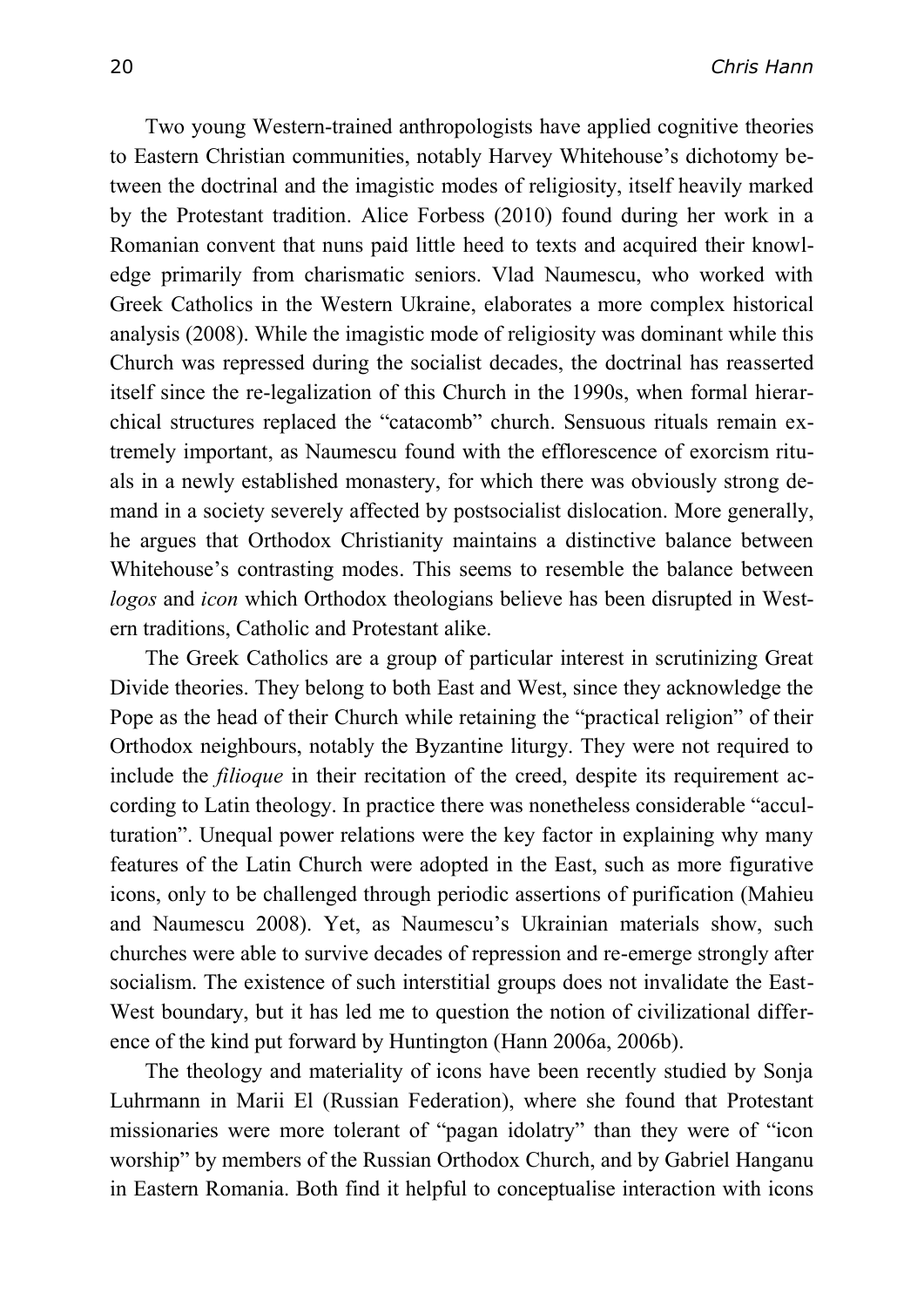as *social* relations. Hanganu argues that Eastern Christians elaborate in their theology and practices a version of "distributed personhood" which falls somewhere in between an English notion of the individual self and Marilyn Strathern's Melanesian "dividuals". According to the theology, one sacred image is as good as any other, but in practice villagers will go to great lengths to take particular "highly charged" icons with well-known "biographies" to their fields when praying for rain. The theology of the Eastern Churches has contributed to practices which differ from those of most Western Christians. But neither Hanganu nor any of the other anthropologists I have mentioned provide any evidence that "internal states" are different from those of other Christians. Whether or not people really *believe* that the icon establishes an invisible tie to the deity, there is no evidence that Orthodoxy is any more an obstruction to the utilitarian pursuit of interest than the equivalent Confucian rituals in China over the centuries, where it might be similarly misleading to presume a complete *lack* of interest in meaning and belief.

This stream of Christianity may bear the name Orthodoxy, but by emphasizing the performance of rituals and topics such as icons and exorcism, some of these anthropological accounts imply that Orthopraxy would be more appropriate; and that Eastern Christians are somehow different from the West in this respect, just as Weber and his panel members agreed a century ago. I suggest that we see here the legacy of the age-old bias, which leads us to privilege text-based faith and interior states in our definition of religion. Ritual practice retains its fundamental significance in Western Christianity too, but we tend to overlook this in order to highlight a contrast to all the others. Again, it is not my purpose to deny all differences. But, following Makrides (2005), I interpret these as contingent, not immutable. Thus in contemporary Greece the anthropologist who extends his gaze beyond the rural parish community soon stumbles upon contemporary phenomena very similar to those found in other traditions, including text-based "rigorism" and the search for new forms of individualized spirituality. Charles Stewart found that, at the time of his research among Naxos villagers, experiences of the mystical and supernatural were actually more widespread among the urban middle classes in Athens. Villagers had evidently internalized modern scientific skepticism toward irrational phenomena, but city dwellers remained one step ahead and preserved their cultural hegemony (Stewart 1989). In short, changing social relations shape the religious field very directly. From this social perspective, the individualization described by Hirschon (2010) in Greek family rituals and the expression of identity represents a convergence with gen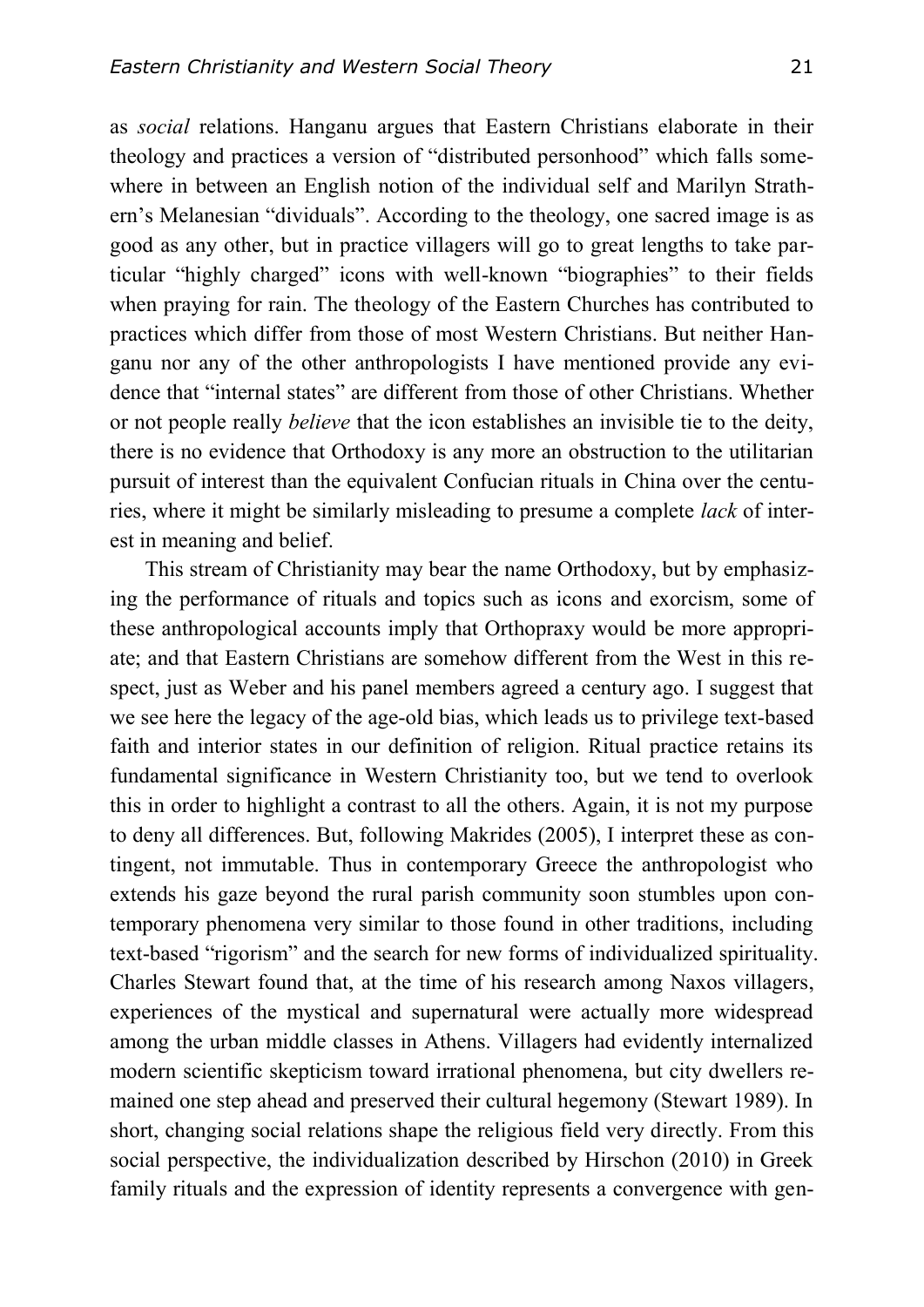eral social behaviour: the Orthodox faith has never been a hindrance to the exercise of individual agency (Herzfeld 2002).

There is no space here for a comprehensive review of this expanding literature on Eastern Christians, which is still in its infancy, and for the development of which it is important to move beyond ethnographic case studies and work closely with theologians and church historians. Let me close by noting Douglas Rogers' outstanding historical ethnography of Old Believers in the Urals (2009). The very survival of "priestless" communities in this remote location is a reminder that the Eastern Churches are as diverse as the better known Churches of the West. These Old Believers maintained an ethical continuity through the most dramatic changes in secular regimes. This is most evident in the asceticism of their elders, whose aversion to money is still evident in the turmoil of the postsocialist years. Rogers was a student of Webb Keane and he pays close attention to the materiality of the Old Believers' faith. But he is gently critical of Keane and Joel Robbins for their failure to engage with other Christians. Rogers proposes instead a richer, more social understanding of Old Believer personhood: a Maussian corrective to the currently dominant Foucauldian approach.

#### *The Axial Age and the Eurasian Miracle*

The long overdue expansion of the repertoire of socio-cultural anthropology to include Eastern Christians is not going to resolve the basic problem that the dominant social science model of modernity continues to privilege one strand of just one of the so-called "world religions"; and more specifically notions of belief and individuality highlighted in the *discourses* of that strand and its offshoots, which do not necessarily provide accurate indications of actual differences in thought and behaviour. As I have noted, within a few generations of Weber's elaboration of the Protestant ethic it has come to be recognized that he exaggerated the rupture of the Reformation. Medieval Catholicism contained the same vector of reform. Twentieth century Roman Catholicism proved itself capable of further reforms and able to compete for believers in new religious markets in Africa and Asia. Differences in theology and social policies remain, but Catholics are no longer routinely accused of contradicting the principles of human rights. Rather, an impartial social scientist is more likely to conclude that they have somewhat different answers (to those of Protestants and those of the secularized liberal intelligentsia) to the same fundamental issues of value.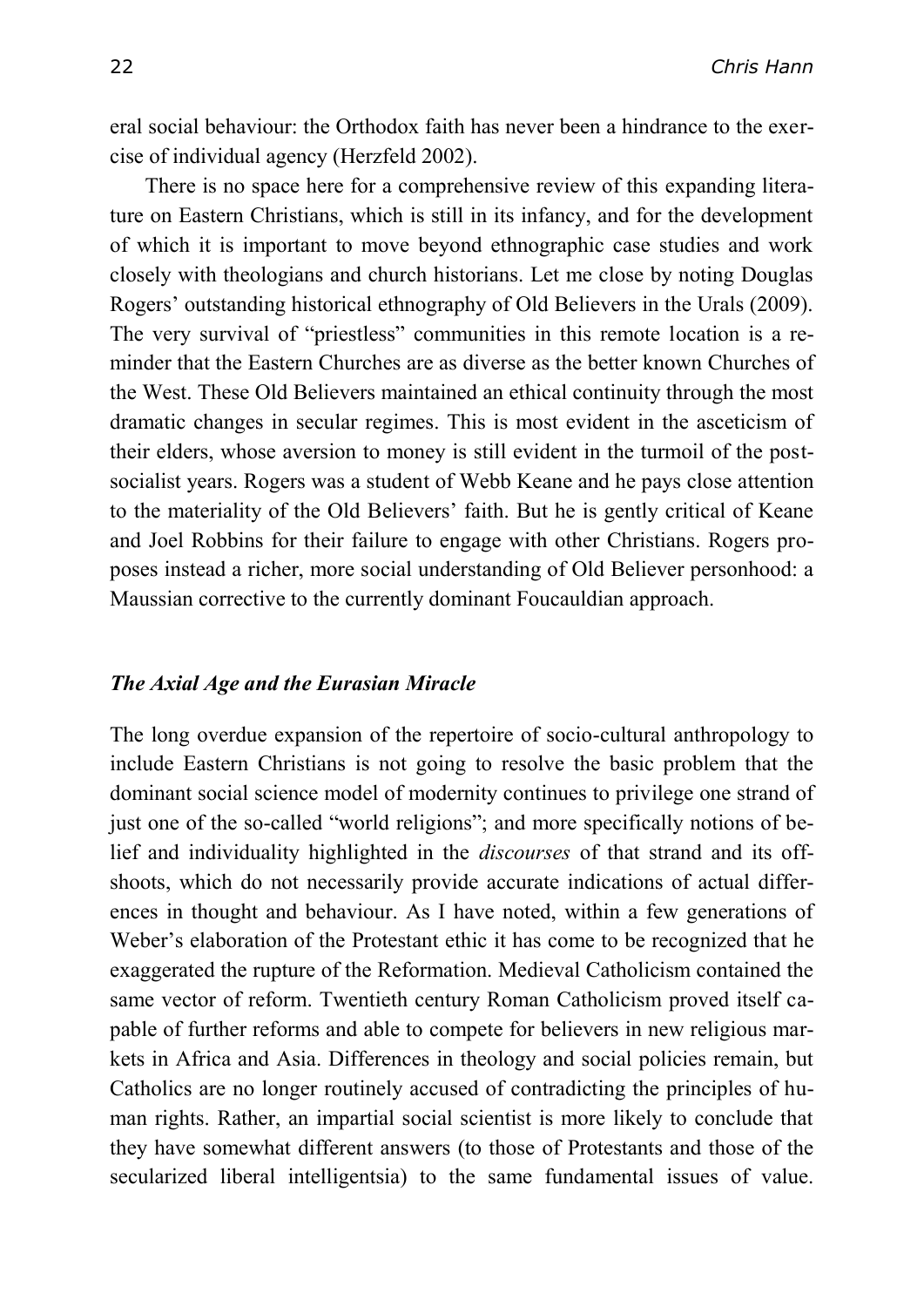It may not be too much to hope that Orthodox Christianity will experience a similar process of recognition in the decades ahead. At present it remains tarred with the hoary brush of caesaropapism; the efforts of the Russian Orthodox Church to develop a social policy have not been convincing to liberals in that country. However, just as Catholic doctrines of "personalism" have gradually gained acceptance as a legitimate alternative to Protestant individualist conceptions of human rights, so we should not rule out the possibility that Orthodox doctrines, currently dismissed in the West, will eventually be recognized as equally valid ways of asserting rights and social entitlements which are ultimately very similar. The emphasis on historic communities may in the long term come to be seen as more conducive to religious tolerance than the aggressive promotion of the liberal market model (see Ghodsee 2009 for an instructive case study from Bulgaria). Orthodox Churches have a long way to go, and they will never have the resources to compete alongside the major Western Churches in regions remote from their home bases. But then again, why should this be the decisive criterion for the modernity of a religion, and what is the role of religion in modernity generally?

One influential paradigm in recent years is that associated primarily with the late Israeli sociologist Shmuel Eisenstadt. In his perspective, religious ideas remain of basic importance, but he identifies "multiple modernities" rather than a single Weberian model by which all the others must be assessed (Eisenstadt 2002). These multiple modernities can be traced back to the much earlier breakthroughs of the Axial Age in various regions of the Eurasian landmass (Arnason, Eisenstadt and Wittrok 2005). As mentioned, Max Weber himself made a brilliant analysis of the same root tension in his work on the ancient Jews. In short, there are no grounds for privileging the Western streams of Christianity, since similar notions of transcendence and discontinuity are found in all prophetic religions.

But problems remain with this paradigm, quite apart from the fact that the status of Eastern Christians remains murky. Hinduism and Buddhism may at a pinch be squeezed in alongside the Abrahamic religions, but "Chinese religion" evidently lacks any comparable notion of transcendence. Yet China was at the forefront of economic, scientific, "civilizational" advances for many centuries and is moving ever closer to re-assuming that role today. If the multiple modernities paradigm is to include China, as it surely must, then we have to acknowl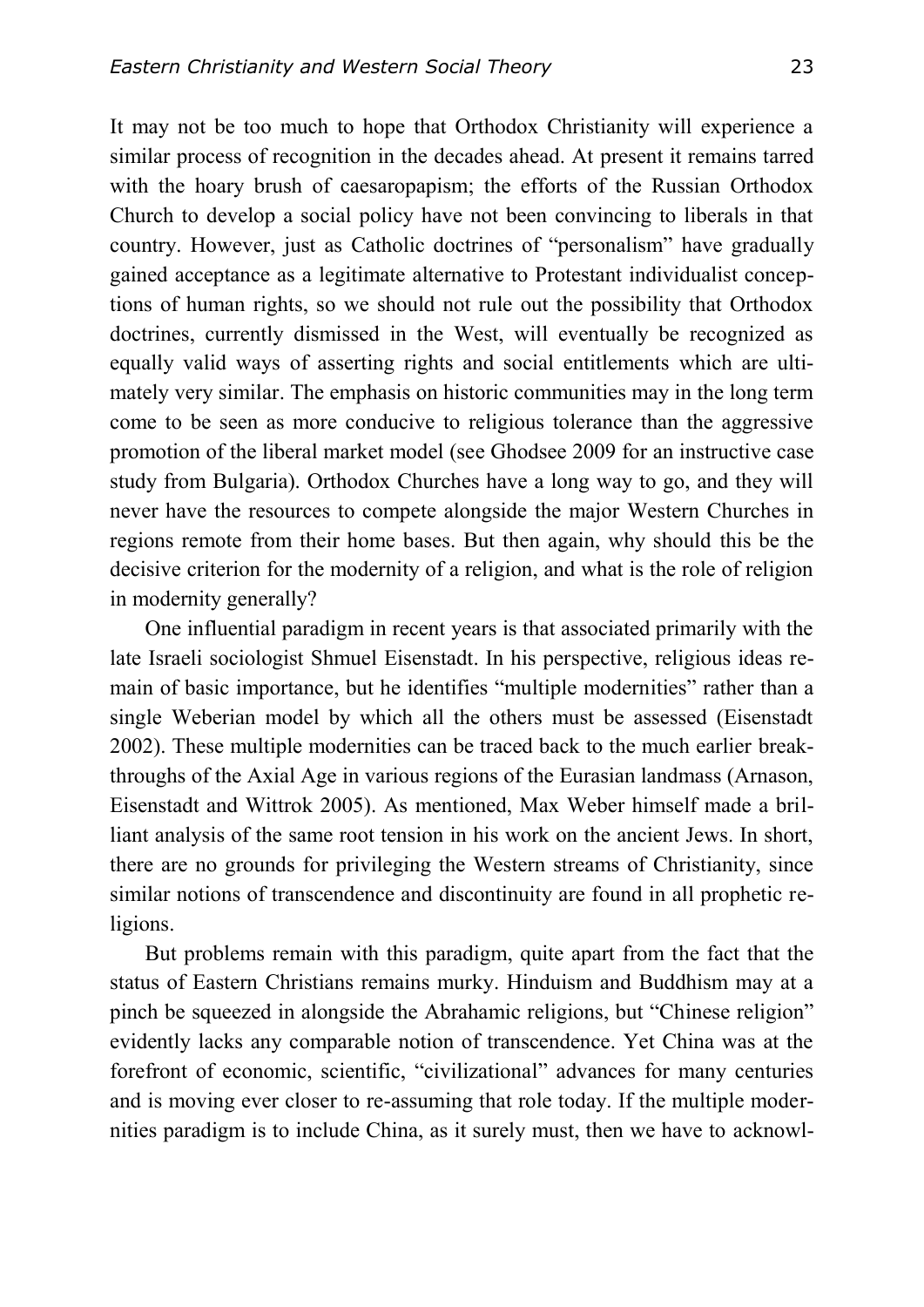edge that "this-worldly" Confucian values differ significantly from the other world religions.<sup>9</sup>

The Chinese case leads me to suggest another way forward, unusual among Western social theorists. We should consider the possibility that theological doctrines and religion more are simply irrelevant to the evolution of social and economic institutions. Without engaging explicitly with the theorists of the Axial Age, the British social anthropologist Jack Goody (2006; 2010) has elaborated comparably broad perspectives, opposed to what he sees as the Eurocentrism of the Weberian approach. Goody criticizes previous diagnoses of a "European miracle" and proposes instead a "Eurasian miracle". He rejects the term modernity as a constantly "moving target". What counts in his view is that East and West competed with each other and "alternated" in technological superiority over millennia. Only at the beginning of the nineteenth century did the West achieve a decisive breakthrough through industrialization; religion played no significant role in this achievement.

### *Conclusions*

Social scientific analysis of the role of religions in world history needs to overcome its entrenched parochialism in North-West Europe. The first step is to expose the ethnocentrism and contradictions of the existing literature, in which Max Weber is the outstanding figure. I have pointed to a few glaring examples in this lecture. The Protestant tradition cannot stand for "the West" or for the whole of Christianity. Christian theological debates have their roots in the "Middle East", as do the other "Abrahamic religions", with their closely related notions of monotheistic transcendence. These can be fruitfully connected in turn to the transformations of the Axial Age. But those transformations did not everywhere lead to such notions of transcendence. The enormous contributions of East Asia to the formation of the modern world over more than two millennia cannot be squeezed into any ideal type of Protestant modernity.

<sup>-&</sup>lt;br>9 It is not surprising that the concept of Orthopraxy has enjoyed some popularity in Anglophone studies of Chinese religion; my point, as already noted above, is that multifarious rituals did not hinder economic enterprise and innovation.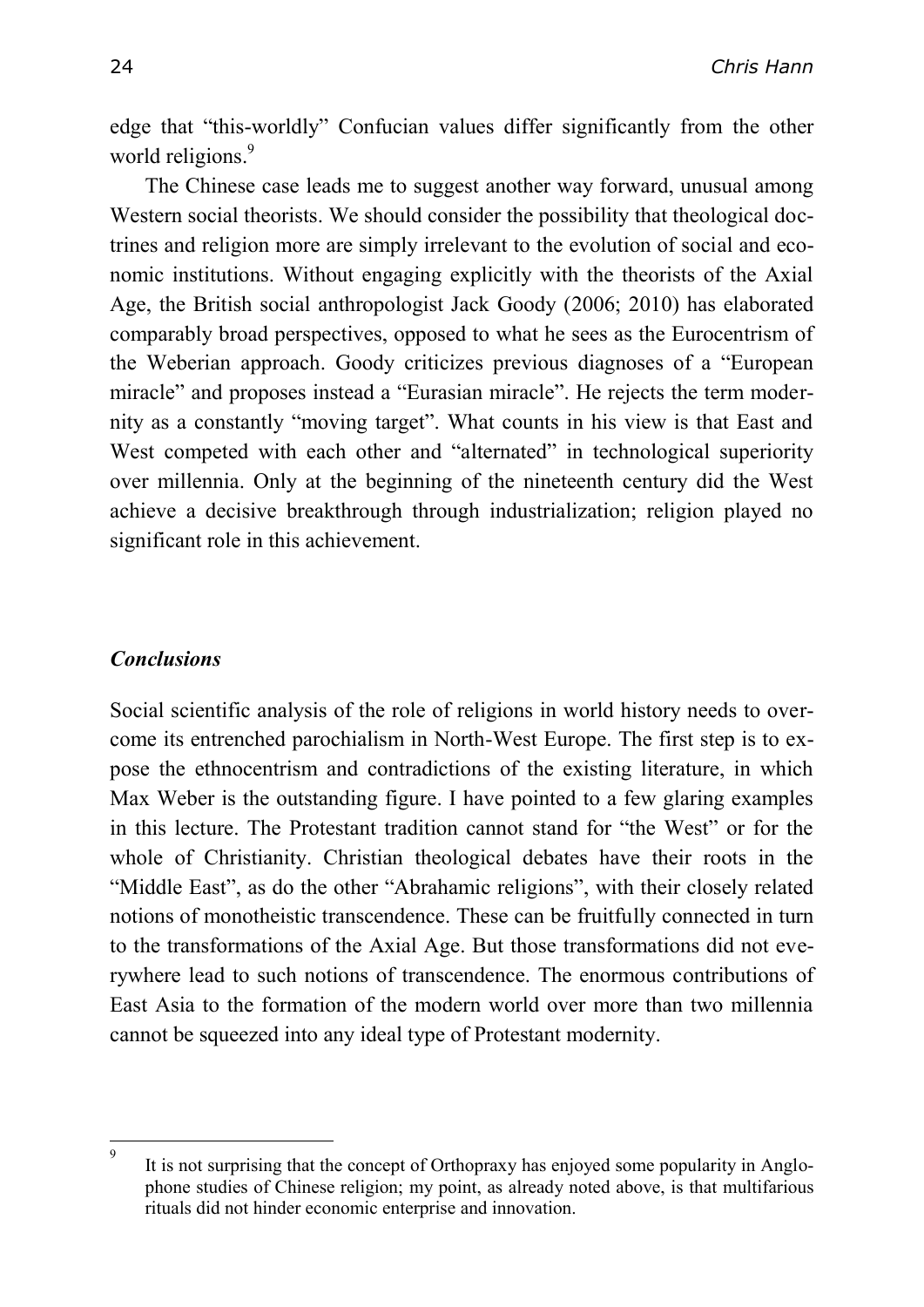If "Protestant" impulses can be distinguished in contemporary Buddhism, this is more likely to be a consequence of contemporary changes in those societies than a prime *cause* of them; but why should we classify this as more "modern" than state appropriation of religion as national heritage?

Eastern Christians have their own complex histories, including disputes over theology as well as ecclesiastical organization, problematic relations with secular powers, and missionary expansion. Many emphasize that element in their traditions which stresses tradition itself, as emphasized by Charles Stewart in Greece and Douglas Rogers for the Old Believers in the Urals. In the twentieth century, many Byzantine rite Christians put even more emphasis on tradition very consciously, in opposition to a detested socialist blueprint of modernity. This is not hard to understand, and comparable phenomena can be found in Catholicism. It is not to be confused with stagnation. No religious community stagnates; rather, the balance of continuity and change is in constant flux. Eastern Christians are coeval with their Western counterparts and everyone else on this increasingly globalized planet. Why should certain Protestant notions exaggerating discontinuity be construed as a norm? It is true, as Hermann Goltz liked to point out, that some Western Christians have been prone to construct an idealized unchanging Orthodoxy as a corrective to their own discomforts; but this is no reason to deny the historicity and "agency" of those Eastern Christians.

This position of coevalness, the socio-cultural anthropologist's baseline, is entirely compatible with the recognition that over the last few centuries one particular religious tradition has been much more powerful than others. Economic and political trends today suggest that this era is over and a shift back to East Asian dominance is already well advanced. But even if we continue – arbitrarily – to define this Western, Weberian model as the paradigm of modernity, it does not follow that this modernity *originated* with Calvinism or with the Protestant Reformation more generally. From the perspective of the Axial Age theorists there are no plausible grounds for attempting to explain the breakthrough to our contemporary world with reference to particular strands or sub-strands of Western Christianity. The theologies of the Reformation, the impulse to reform, internal states and "dematerialization" have plentiful precedents not only in medieval Catholicism but also in the Eastern Christian Churches and outside Christianity (see Wengrow 2010).

In the conceptual and historical analysis of these patterns, social anthropologists obviously rely heavily on other specialists, including theologians. But there is still a lot more to be done in terms of ethnographic analysis. I have reviewed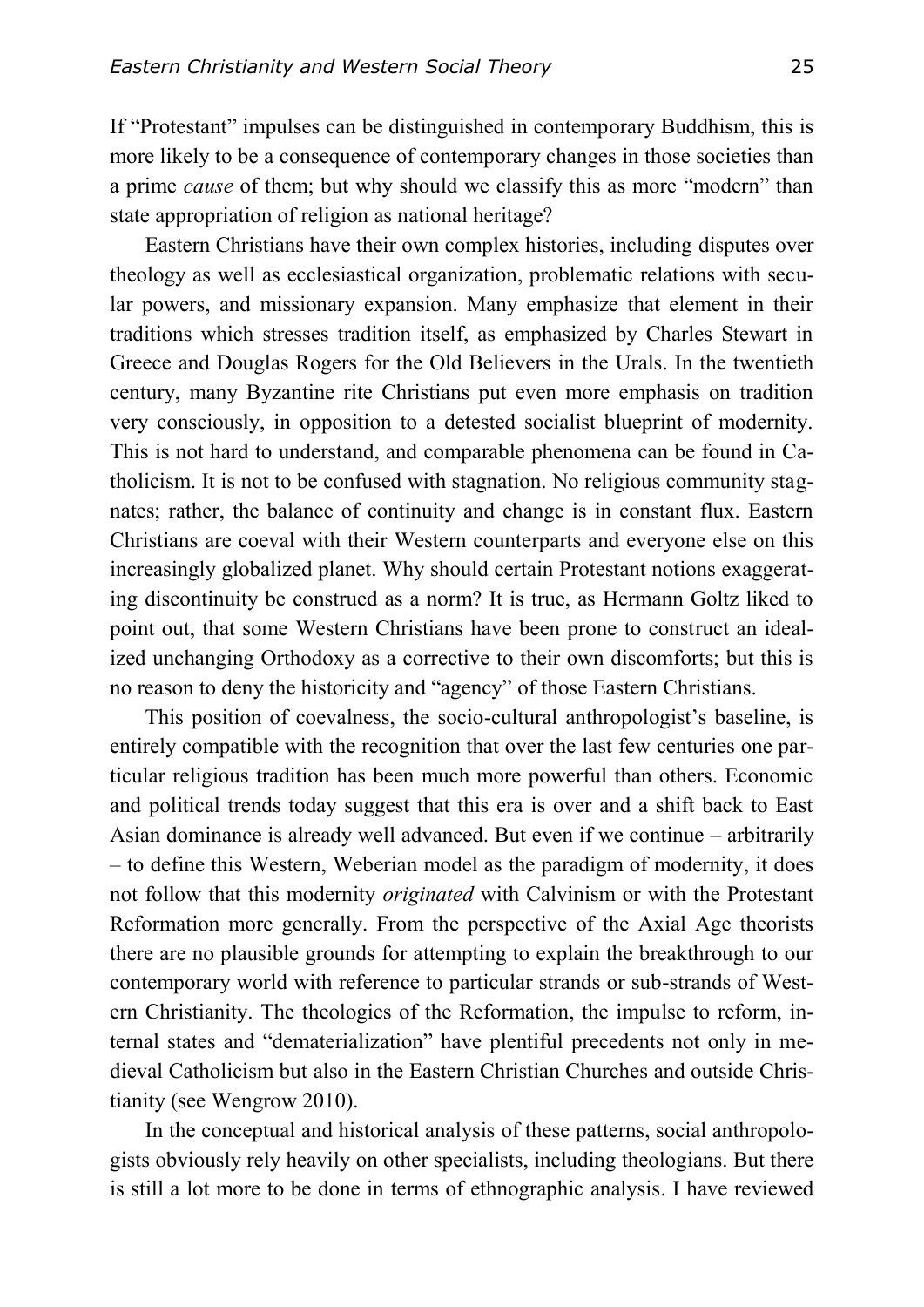some of the recent contributions to the Anglophone literature on one segment of the Eastern Churches. The next phase would ideally involve more comparative studies, in order to ascertain more precisely the ways in which Eastern and Western Christians resemble and differ from each other, now and in the past. From church-state relations to the micro-organization of parish life, the range of under-studied topics is enormous; to study internal states of belief is more problematic, as Evans-Pritchard recognized, and therefore our need of interdisciplinary help in this regard will be even greater.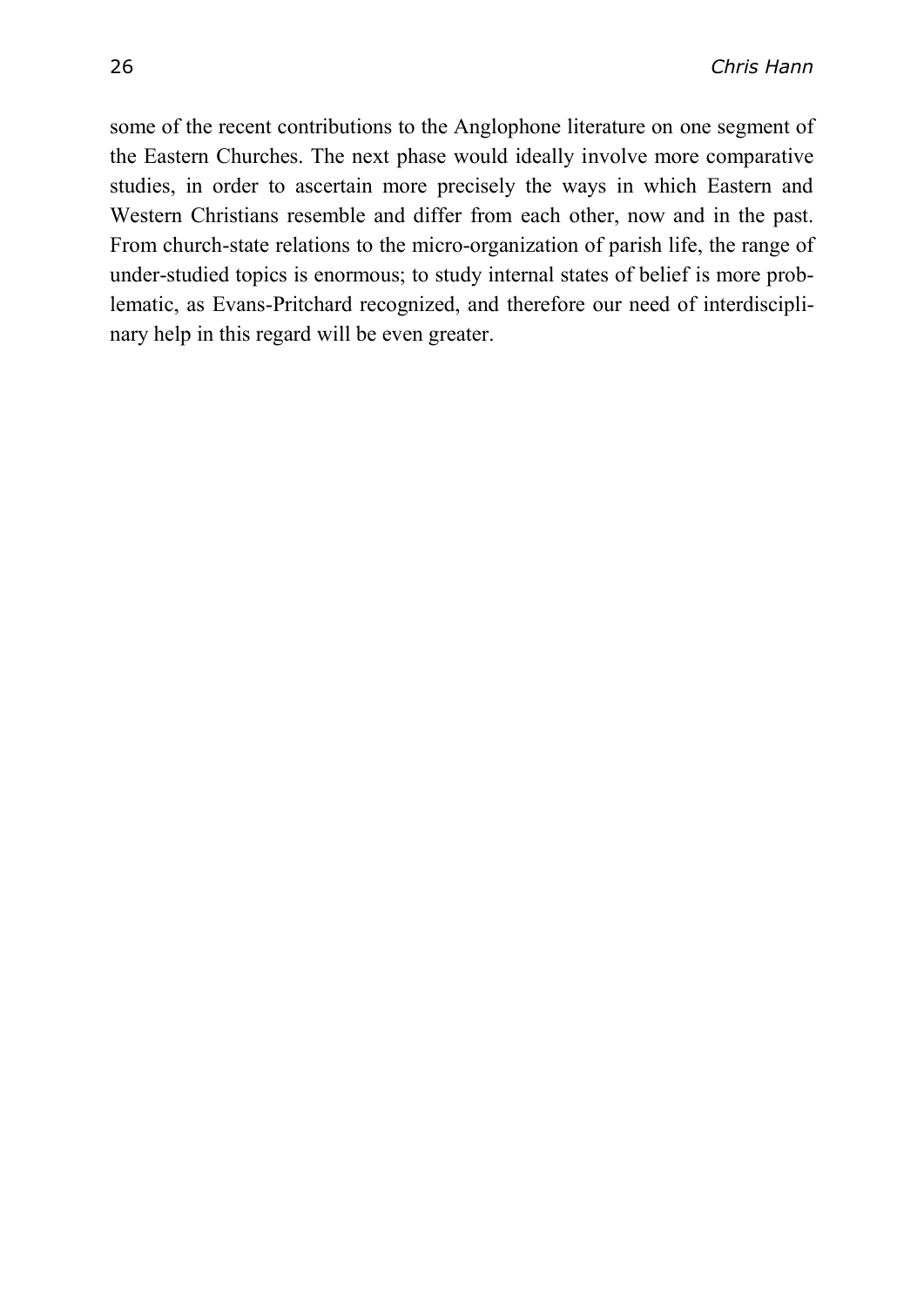## References

- Arnason, Johann, Shmuel Eisenstadt and Björn Wittrok (eds.). 2005. *Axial Civilizations and World History.* Leiden: Brill.
- Asad, Talal. 1993. *Genealogies of Religion: Discipline and Reasons of Power in Christianity and Islam*. Baltimore: The Johns Hopkins University Press.
- Cannell, Fenella. 2005. "The Christianity of Anthropology". *Journal of the Royal Anthropological Institute* 11: 335–56.
- Cannell, Fenella (ed.). 2006. *The Anthropology of Christianity*. Durham: Duke University Press.
- Carroll, Anthony. 2007. *Protestant Modernity. Weber, Secularization and Protestantism*. Scranton and London: University of Scranton Press.
- Carroll, Anthony. 2009. "The Importance of Protestantism in Max Weber's Theory of Secularization". *Archives européennes de sociologie* 50 (1): 61– 95.
- Eisenstadt, Shmuel (ed.). 2002. *Multiple Modernities*. New Brunswick: Transaction Publishers.
- Evans-Pritchard, E. E. 1956. *Nuer Religion*. Oxford: Clarendon Press.
- Forbess, Alice. 2010. "The Spirit and the Letter: Monastic Education in a Romanian Orthodox Convent". In Chris Hann and Hermann Goltz (eds.), *Eastern Christians in Anthropological Perspective*. Berkeley: University of California Press, pp. 131–54.
- Ghodsee, Kristen. 2009. "Symphonic Secularism: Eastern Orthodoxy, Ethnic Identity and Religious Freedoms in Contemporary Bulgaria". *Anthropology of East Europe Review* 27 (2): 227–52.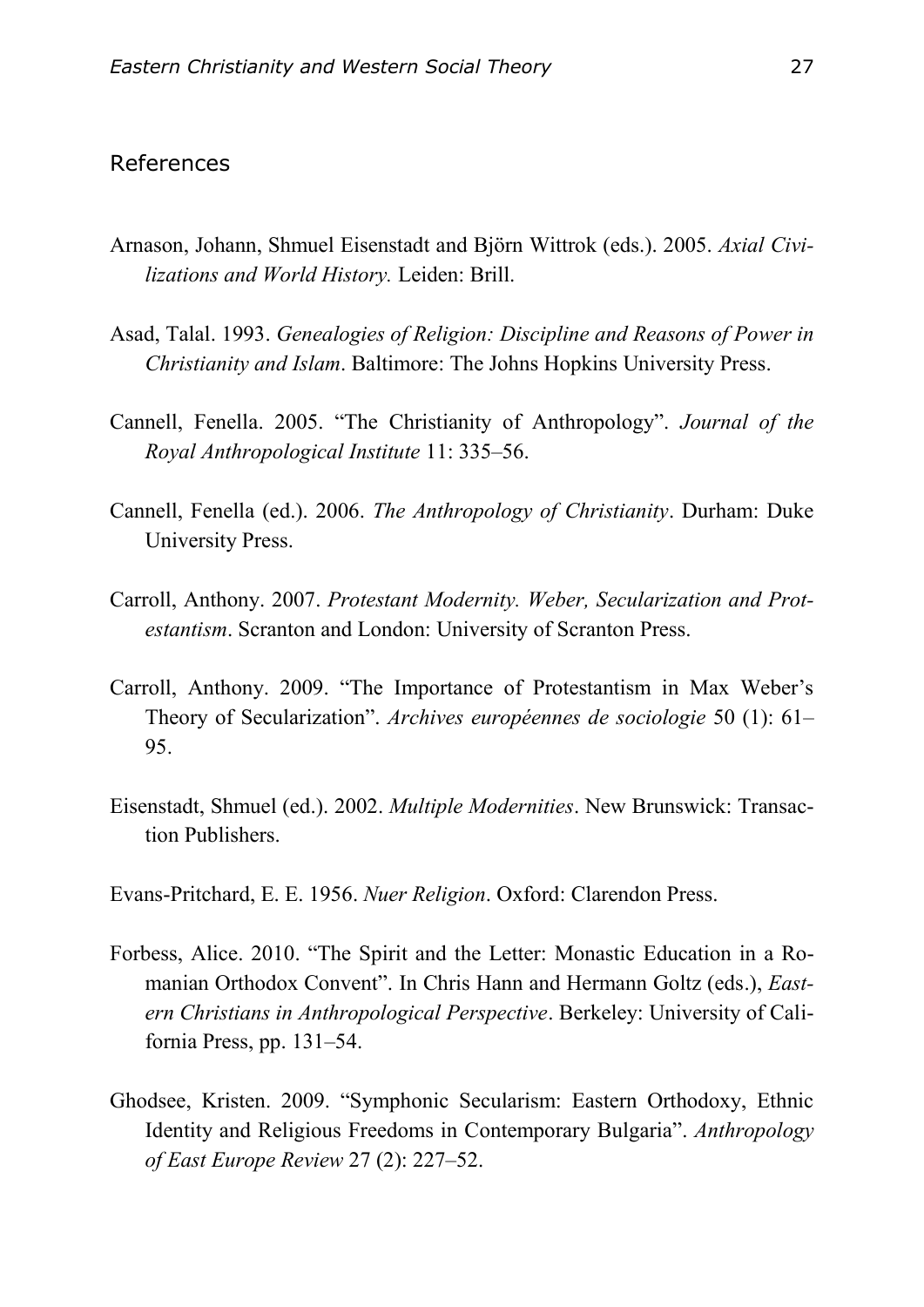Goody, Jack. 2006. *The Theft of History*. Cambridge: Cambridge University Press.

Goody, Jack. 2010. *The Eurasian Miracle*. Cambridge: Polity Press.

- Hanganu, Gabriel. 2010. "Eastern Christianities and Religious Objects: Personal and Material Biographies Entangled". In Chris Hann and Hermann Goltz (eds.), *Eastern Christians in Anthropological Perspective*. Berkeley: University of California Press, pp. 33–55.
- Hann, Chris. 2006a. *Not the Horse we Wanted: Postsocialism, Neoliberalism, and Eurasia*. Münster: LIT.
- Hann, Chris. 2006b. "Between East and West: Greek Catholic Icons and Cultural Boundaries". In David Olson and Michael Coleman (eds.), *Technology, Literacy and the Evolution of Society: Implications of the Work of Jack Goody*. New York: Erlbaum, pp. 73–100.
- Hann, Chris. 2007. "The Anthropology of Christianity *per se*". *Archives européennes de sociologie* 47 (3): 383–410.
- Hann, Chris. 2011. "Westliche Sozialtheorie und Ostchristentum". In Anna Briskina-Müller and Armenuhi Drost-Abgarjan (Hgg.), *Logos im Dialogos. Auf der Suche nach der Orthodoxie*. Münster: LIT, pp. 587–597.
- Hann, Chris. 2012. "Civilizational Analysis for Beginners". *Focaal. Journal of Global and Historical Anthropology* 62: 113–121.
- Hann, Chris and Hermann Goltz. 2010. "Introduction. The Other Christianity?". In Chris Hann and Hermann Goltz (eds.), *Eastern Christians in Anthropological Perspective*. Berkeley: University of California Press, pp. 1–29.
- Harnack, Adolf von. 1904. *What is Christianity? Sixteen Lectures Delivered in the University of Berlin During the Winter Term, 1899–1900*. London: Williams and Norgate.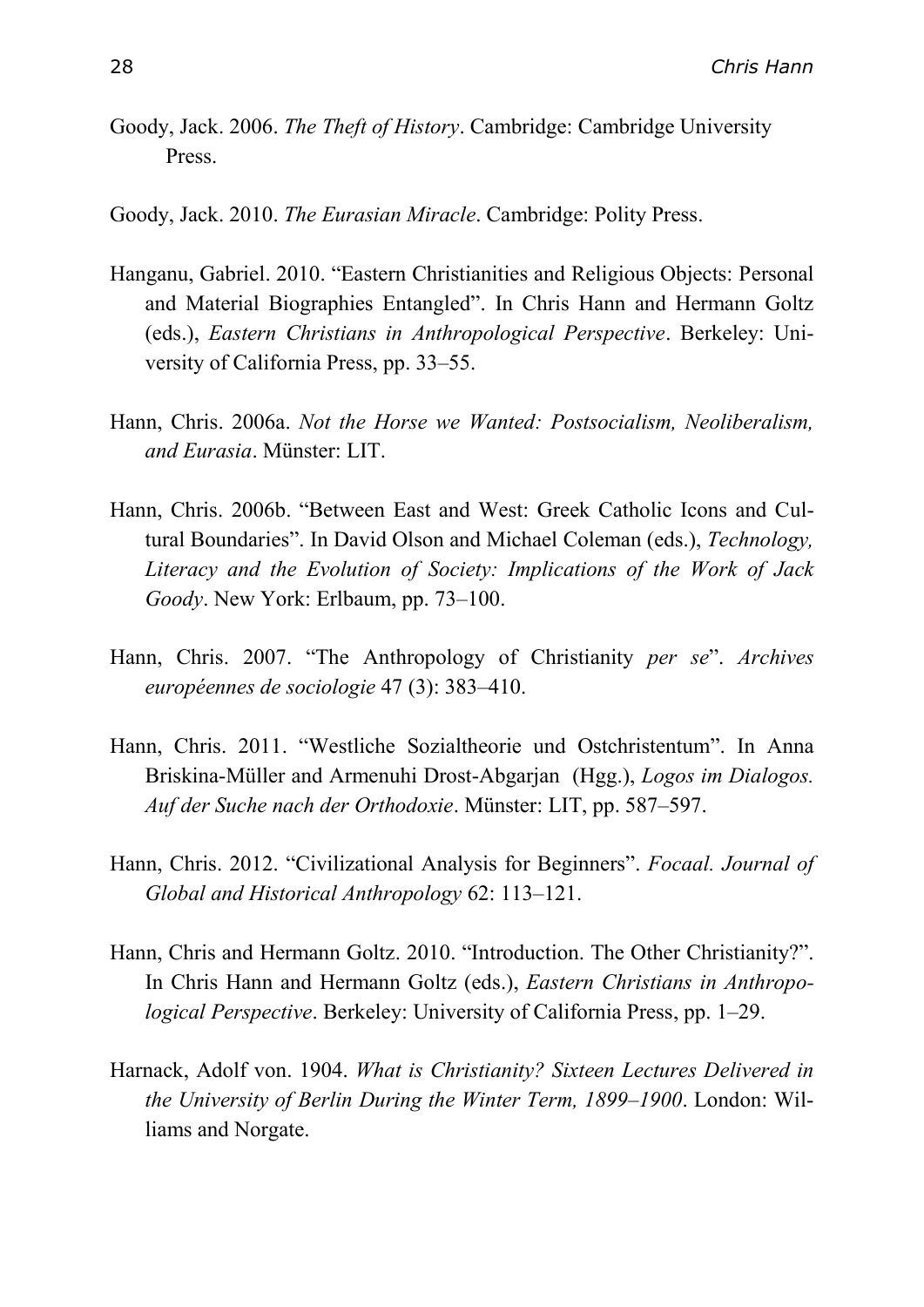- Herzfeld, Michael. 1987. *Anthropology Through the Looking-Glass: Critical Ethnography in the Margins of Europe*. Cambridge: Cambridge University Press.
- Herzfeld, Michael. 2002. "The European Self: Rethinking an Attitude". In Anthony Pagden (ed.), *The Idea of Europe*. Cambridge: Cambridge University Press, pp. 139–70.
- Hirschon, Renée. 2010. "Indigenous Persons and Imported Individuals: Changing Paradigms of Personal Identity in Contemporary Greece". In Chris Hann and Hermann Goltz (eds.), *Eastern Christians in Anthropological Perspective*. Berkeley: University of California Press, pp. 289–310.
- Huntington, Samuel P. 1996. *The Clash of Civilizations and the Remaking of World Order*. New York: Simon and Schuster.
- Joas, Hans. 2009. "Die säkulare Option. Ihr Aufstieg und ihre Folgen". *Deutsche Zeitschrift für Philosophie* 57 (2): 293–300.
- Just, Roger. 1988. "Anti-Clericism and National Identity: Attitudes Towards the Orthodox Church in Greece". In Wendy James and Douglas H. Johnson (eds.), *Vernacular Christianity*. New York: Lilian Barber Press, pp. 15–30.
- Keane, Webb. 2007. *Christian Moderns: Freedom and Fetish in the Mission Encounter*. Berkeley: University of California Press.
- Koellner, Tobias. 2010. *Entrepreneurship, Religion and Morality in Contemporary Russia*. Ph.D. Dissertation, University of Leipzig.
- Kormina, Jeanne. 2010. "*Avtobusniki*: Russian Orthodox Pilgrims' Longing for Authenticity". In Chris Hann and Hermann Goltz (eds.), *Eastern Christians in Anthropological Perspective*. Berkeley: University of California Press, pp 267–86.
- Lienhardt, Godfrey. 1961. *Divinity and Experience: The Religion of the Dinka.* Oxford: Clarendon Press.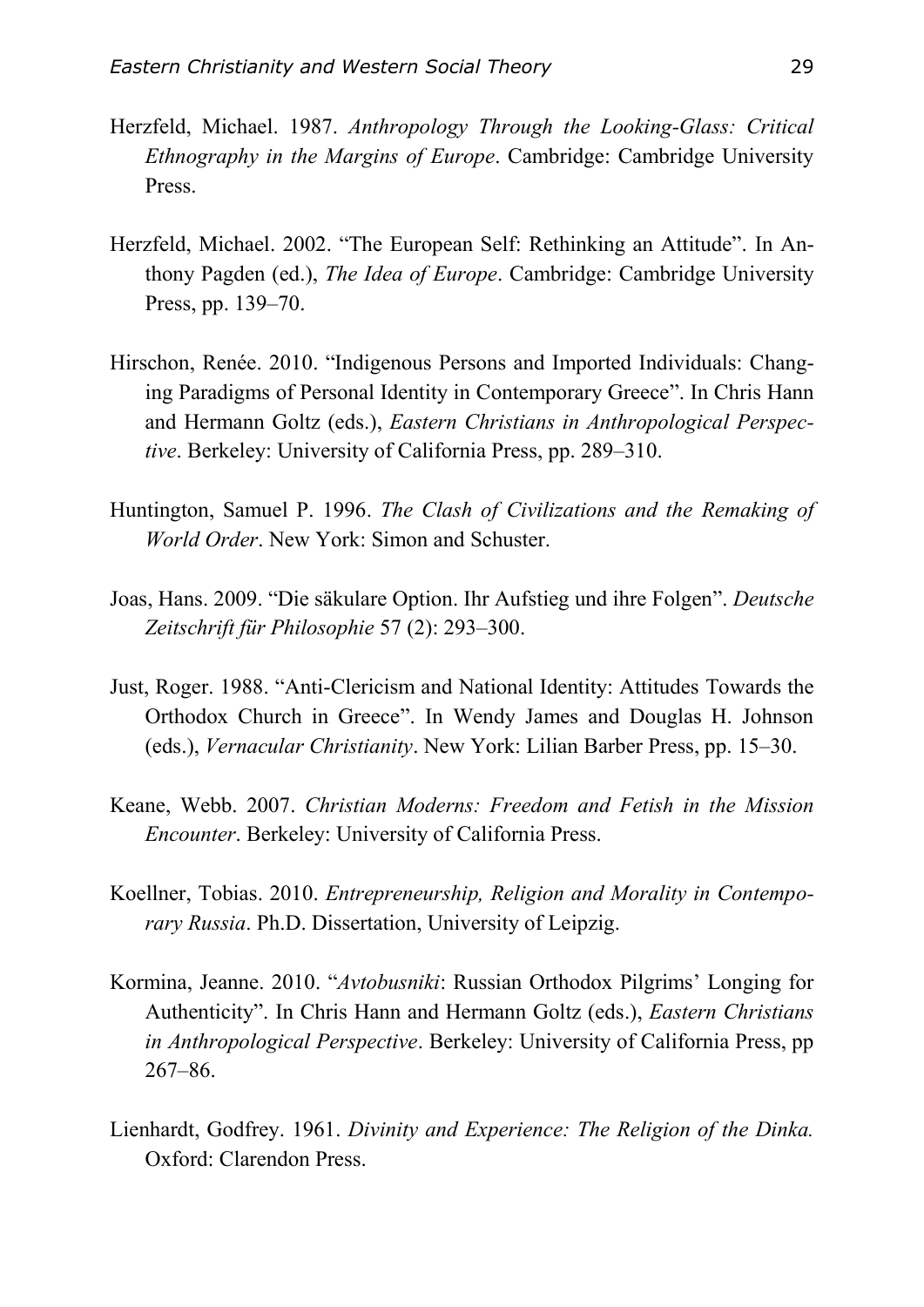- Luehrmann, Sonja. 2010. "A Dual Quarrel of Images on the Middle Volga. Icon Veneration in the Face of Protestant and Pagan Critique". In Chris Hann and Hermann Goltz (eds.), *Eastern Christians in Anthropological Perspective*. Berkeley: University of California Press, pp. 56–78.
- McMylor, Peter, and Maria Vorozhishcheva. 2007. "Sociology and Eastern Orthodoxy". In Ken Parry (ed.), *The Blackwell Companion to Eastern Christianity*. Oxford: Blackwell, pp. 462–79.
- Mahieu, Stéphanie, and Vlad Naumescu (eds.). 2008. *Churches in-between: Greek Catholic Churches in Postsocialist Europe*. Berlin: LIT.
- Makrides, Vasilios N. 2005. "Orthodox Christianity, Rationalization, Modernization: A Reassessment". In Victor Roudometof, Alexander Agadjanian and Jerry Pankhurst (eds.), *Eastern Orthodoxy in a Global Age. Tradition faces the Twenty-first Century*. Walnut Creek: Altamira Press, pp. 179–209.
- Marshall, Gordon. 1982. *In Search of the Spirit of Capitalism. An Essay on Max Weber's Protestant Ethic Thesis*. London: Hutchinson.
- Martin, David. 2011. *The Future of Christianity. Reflections on Violence and Democracy, Religion and Secularization.* Farnham: Ashgate.
- Naletova, Inna. 2010. "Pilgrimages as Kenotic Communities Beyond the Walls of the Church". In Chris Hann and Hermann Goltz (eds.), *Eastern Christians in Anthropological Perspective*. Berkeley: University of California Press, pp. 240–66.
- Naumescu, Vlad. 2008. *Modes of Religiosity in Eastern Christianity: Religious Processes and Social Change in Ukraine*. Münster: LIT.
- Parry, Ken. 2009. "What to Jettison Before you go Sailing to Byzantium". *Phronema* 24: 19–33.
- Radcliffe-Brown, A. R. 1957. *A Natural Science of Society.* Glencoe, Ill: The Free Press.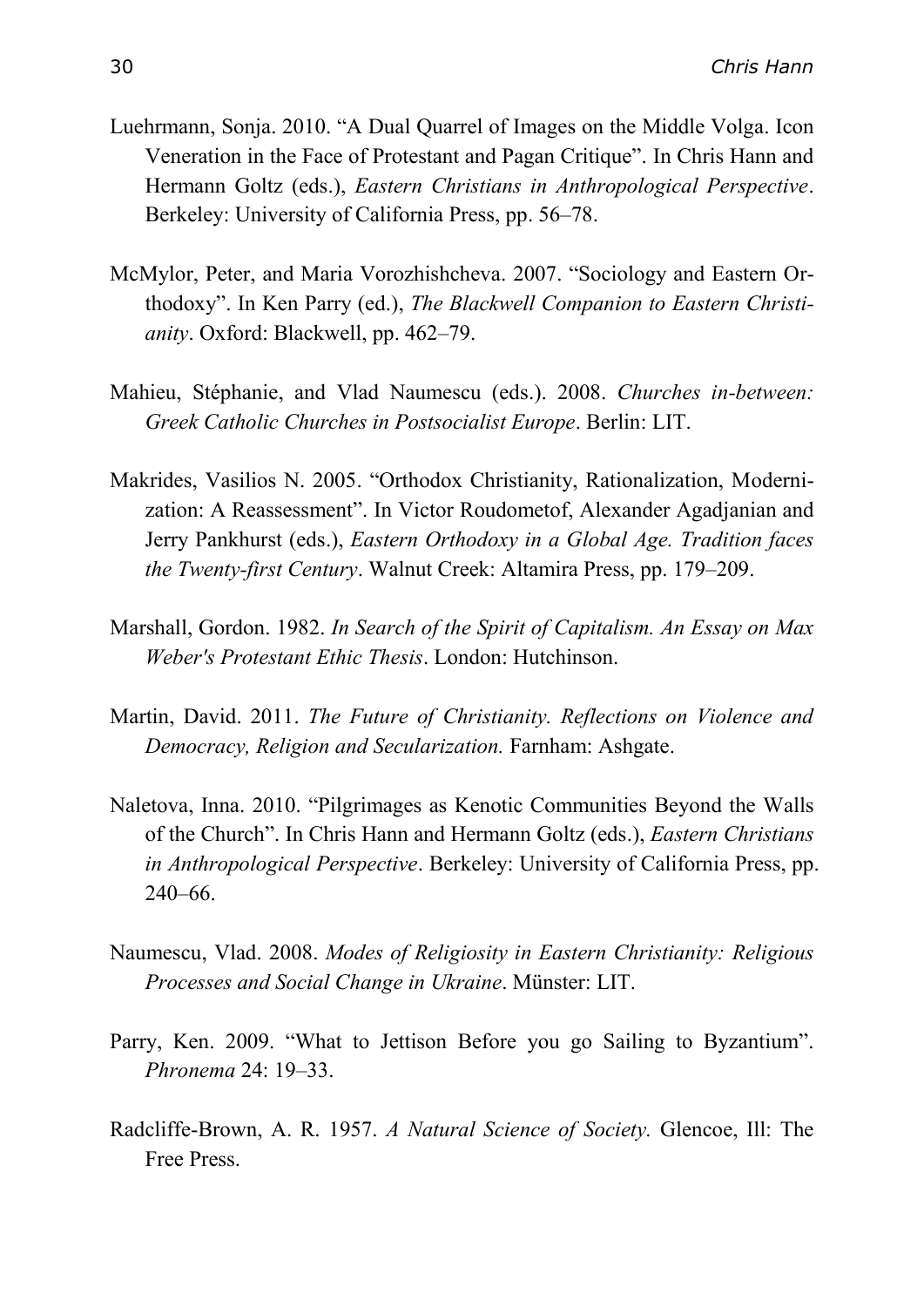- Robbins, Joel. 2007. "Continuity Thinking and the Problem of Christian Culture: Belief, Time, and the Anthropology of Christianity". *Current Anthropology*  48: 5–38.
- Rogers, Douglas. 2009. *The Old Faith and the Russian Land: A Historical Ethnography of Ethics in the Urals.* Ithaca: Cornell University Press.
- Roudometof, Victor, Alexander Agadjanian and Jerry Pankhurst (eds.). 2005. *Eastern Orthodoxy in a Global Age. Tradition faces the Twenty-first Century*. Walnut Creek: Altamira Press.
- Schnepel, Burkhard. 1990. "Corporations, Personhood, and Ritual in Tribal Society: Three Interconnected Topics in the Anthropology of Meyer Fortes". *Journal of the Anthropological Society of Oxford* 21 (1): 1–31.
- Stewart, Charles. 1991. *Demons and the Devil: Moral Imagination in Modern Greek Culture*. Princeton: Princeton University Press.
- Taylor, Charles. 2007. *A Secular Age*. Cambridge, MA: Harvard University Press.
- Tocheva, Detelina. 2011. "Crafting Ethics: The Dilemma of Almsgiving in Russian Orthodox Churches". *Anthropological Quarterly* 84 (4): 1009–32.
- Weber, Max et al. 1973. "Max Weber on Church, Sect, and Mysticism" (edited by Benjamin Nelson). *Sociological Analysis* 34 (2): 140–149. [Translation of Max Weber, "Erste Diskussionsrede zu E. Troeltschs' Vortrag über `Das stoisch-christliche Naturrecht´". In idem, *Gesammelte Aufsätze zur Soziologie und Sozialpolitik*, Tübingen: Mohr, 1924, pp. 462–469.]
- Weber, Max. 1995. *The Russian Revolutions*, edited by Gordon C. Wells and Peter Baehr. Cambridge: Polity Press.
- Weber, Max. 2001 [1904–5]. *The Protestant Ethic and the Spirit of Capitalism.* London: Routledge.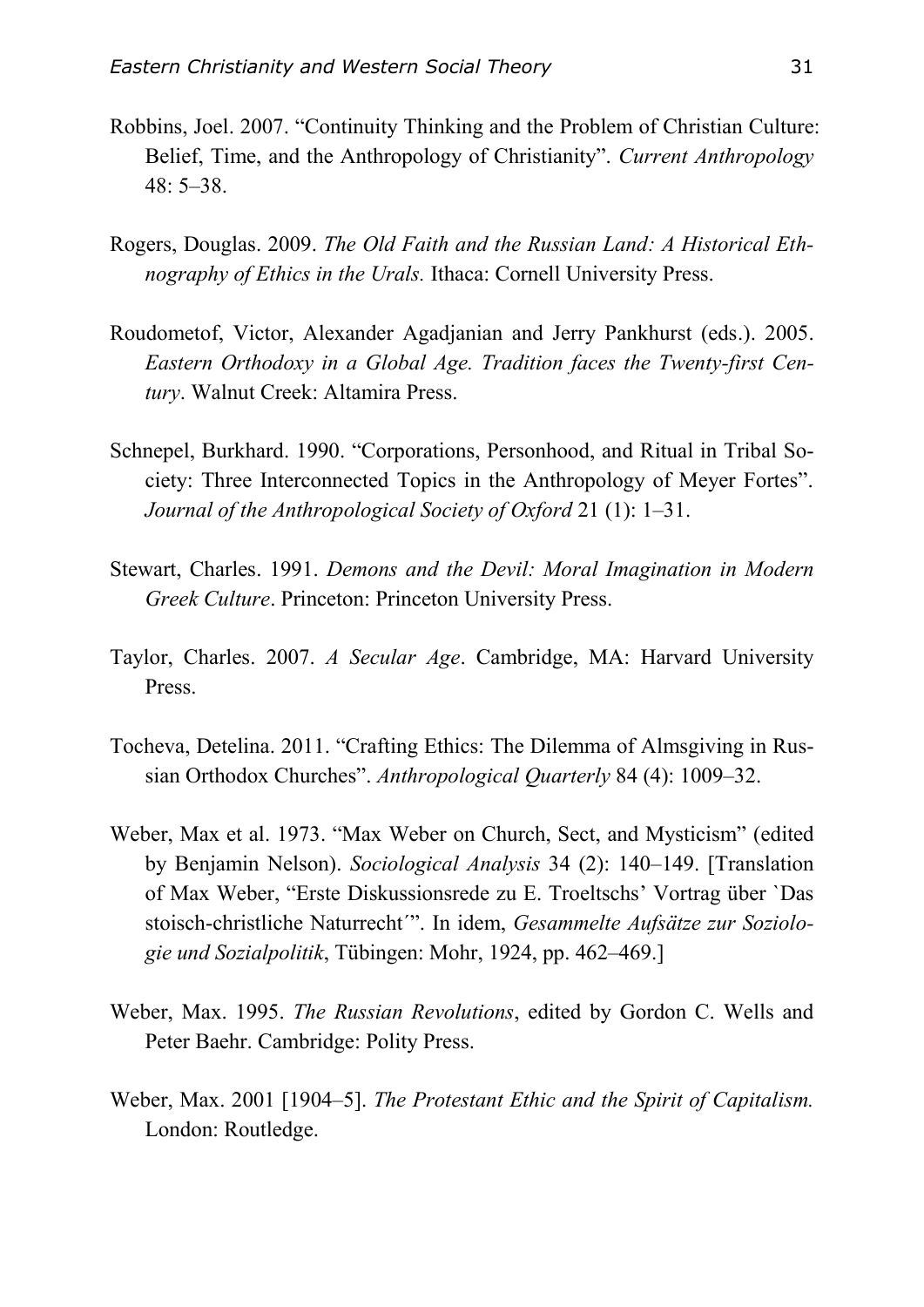- Wengrow, David. 2010. *What Makes Civilization? The Ancient Near East and the Future of the West*. Oxford: Oxford University Press.
- Zigon, Jarrett. 2011a. *HIV is God's Blessing*. Berkeley: University of California Press.

Zigon, Jarrett (ed.). 2011b. *Multiple Moralities in Russia*. New York: Berghahn.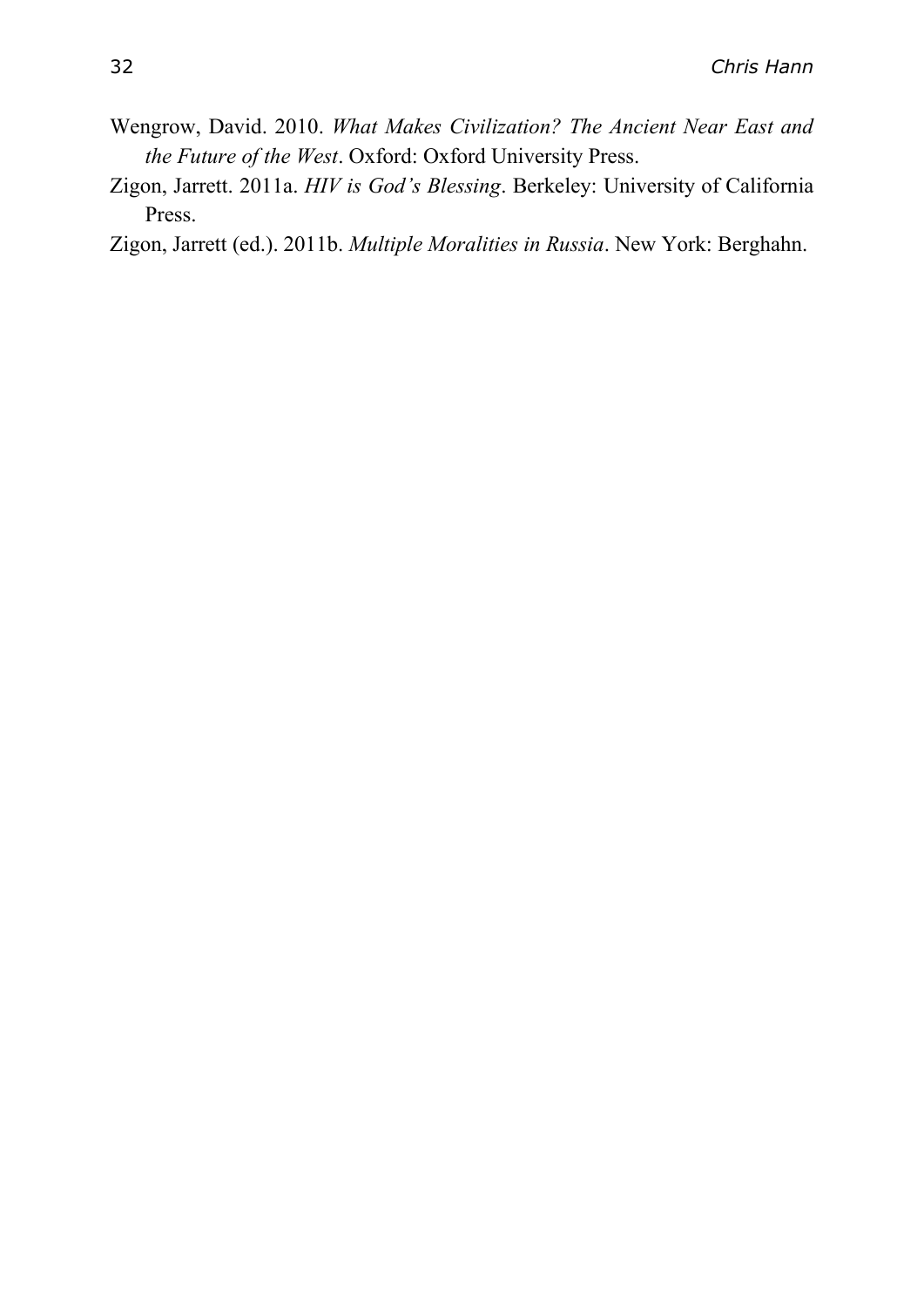# **About the Author**

Chris Hann is a Founding Director of the Max Planck Institute for Social Anthropology in Halle (Saale). Before moving to Germany in 1999 he taught anthropology at the University of Kent at Canterbury, and before that at the University of Cambridge. He has carried out field research in Eastern Europe (Hungary and Poland), Turkey (Black Sea coast) and Central Asia (Xinjiang, N-W China). Between 2003 and 2010 he led a Focus Group at the Max Planck Institute which investigated multiple facets of religion after socialism, including several projects concerning Eastern Christianity.

## Selected Publications

- *Tázlár: A Village in Hungary*. Cambridge: Cambridge University Press, 1980.
- *A Village Without Solidarity: Polish Peasants in Years of Crisis*. New Haven: Yale University Press, 1985.
- "Christianity's Internal Frontier: Uniates in South-East Poland". *Anthropology Today*, Vol. 4, No. 3 (1988) 9–13.
- "Socialism and King Stephen's Right Hand". *Religion in Communist Lands* 18 (1990) 4–24.
- (ed.) *Socialism: Ideals, Ideologies and Local Practice* (ASA Monographs No. 31). London: Routledge, 1993.
- "Religion and Nationality in Central Europe: The Case of the Uniates". *Ethnic Studies* 10 (1993) 201–213.
- (ed.) *When History Accelerates: Essays on Rapid Social Change, Complexity and Creativity.* London: Athlone, 1994.
- *The Skeleton at the Feast: Contributions to East European Anthropology*  (CSAC Monographs 9). Canterbury 1995.
- (ed. together with E. Dunn) *Civil Society: Challenging Western Models*. London: Routledge, 1996 .
- "The Nation-State, Religion and Uncivil Society: Two Perspectives from the Periphery". *Daedalus*, Vol. 126, No. 2 (1997) 27–45.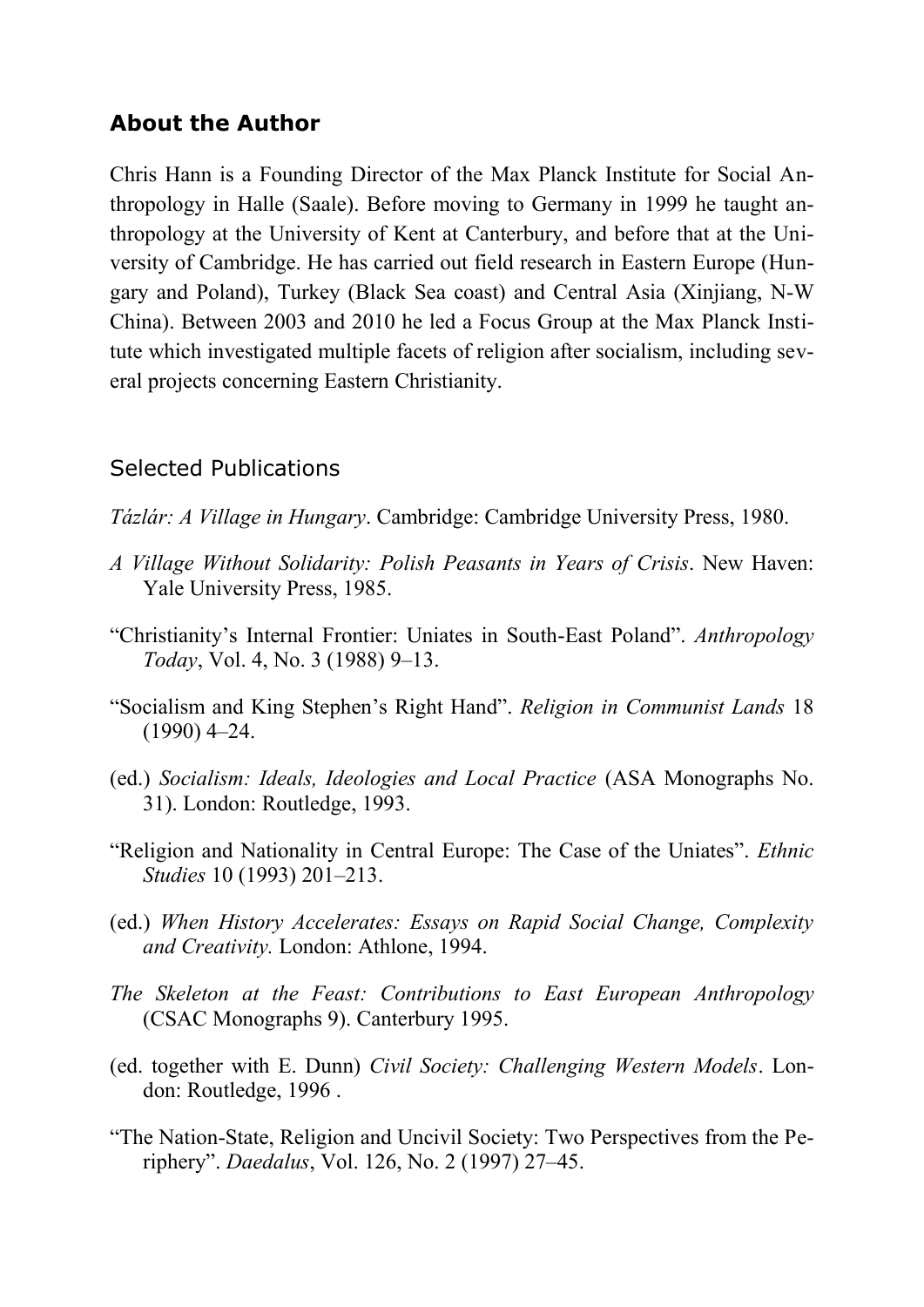- (ed.) *Property Relations: Renewing the Anthropological Tradition*. Cambridge: Cambridge University Press, 1998.
- "Religion, Trade and Trust in South East Poland". *Religion, State and Society* 26 (1998) 235–250.
- (ed. together with Stanisław Stępień) *Tradycja a Tożsamość. Wywiady wśród mniejszości ukraińskiej w Przemyślu*. Przemyśl: PWIN, 2000.
- "Problems with the (De)Privatisation of Religion". *Anthropology Today*, Vol. 16, No. 6 (2000) 14–20.
- (ed.) *Postsocialism: Ideals, Ideologies and Practices in Eurasia*. London: Routledge, 2002 (German edition: *Postsozialismus: Transformationsprozesse in Europa und Asien aus ethnologischer Perspektive*. Frankfurt am Main: Campus, 2002).
- (with Ildikó Bellér-Hann) *Turkish Region: State, Market and Social Identities on the East Black Sea Coast*. Oxford: James Currey, 2001 (Turkish translation 2003).
- *The Postsocialist Agrarian Question: Property Relations and the Rural Condition*. Münster: LIT, 2003 (with the "Property Relations" Group).
- (ed. together with Paul Robert Magocsi) *Galicia: A Multicultured Land*. Toronto: University of Toronto Press, 2005.
- (ed. together with Mihály Sárkány and Peter Skalník) *Studying Peoples in the People's Democracies: Socialist Era Anthropology in East-Central Europe.* Münster: LIT, 2005.
- *"Not the Horse We Wanted!" Postsocialism, Neoliberalism and Eurasia*. Münster: LIT, 2006.
- *The Postsocialist Religious Question: Faith and Power in Central Asia and East-Central Europe*. Münster: LIT, 2006 (with the "Civil Religion" group).
- "Between East and West: Greek Catholic Icons and Cultural Boundaries". In David Olson and Michael Coleman (eds.), *Technology, Literacy and the Evolution of Society: Implications of the Work of Jack Goody*. New York: Erlbaum, 2006, pp. 73–100.
- "The Anthropology of Christianity *per se*". *Archives européennes de sociologie* 48 (2007) 391–418.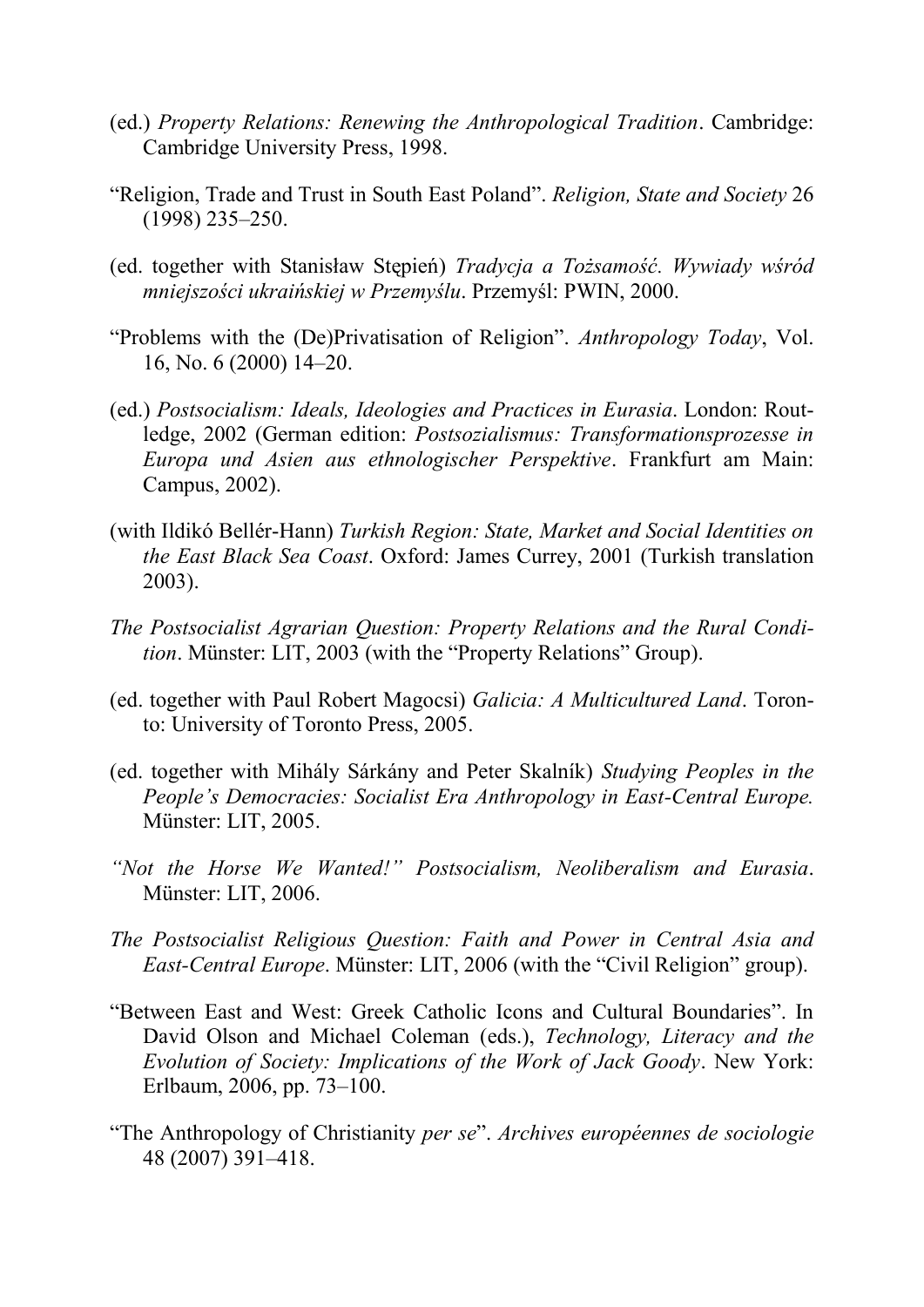- "Die Griechisch-Katholischen heute. Eine ethnologische Perspektive". In Hans-Christian Maner and Norbert Spannenberger (Hgg.), *Konfessionelle Identität und nationales Engagement. Die griechisch-katholischen Kirchen in Ostmitteleuropa im 19. und 20. Jahrhundert*. Stuttgart: Franz Steiner Verlag, 2007, pp. 79–101.
- (with Mathijs Pelkmans) "Realigning Religion and Power in Central Asia: Islam, Nation-State and (Post)Socialism". *Europe-Asia Studies* 61 (2009) 1517–1541.
- (ed. together with Hermann Goltz) *Eastern Christians in Anthropological Perspective.* Berkeley: University of California Press, 2010.
- "Tattered Canopies Across Eurasia: New Combinations of the Religious, the Secular, and the (Ethno-)National after Socialism". *Cargo* 1 (2010) 4–26.
- (ed.) *Religion, Identities, Postsocialism: The Halle Focus Group, 2003–2010.* Halle: Max Planck Institute for Social Anthropology, 2010.
- (with Keith Hart) *Economic Anthropology: History, Ethnography, Critique*. Cambridge: Polity Press, 2011.
- "Laiklik and Legitimation in Rural Eastern Xinjiang". In Nils Bubandt and Martijn van Beek (eds.), *Varieties of Secularism in Asia: Anthropological Explorations of Religion, Politics and the Spiritual.* London: Routledge, 2012, pp. 121–142